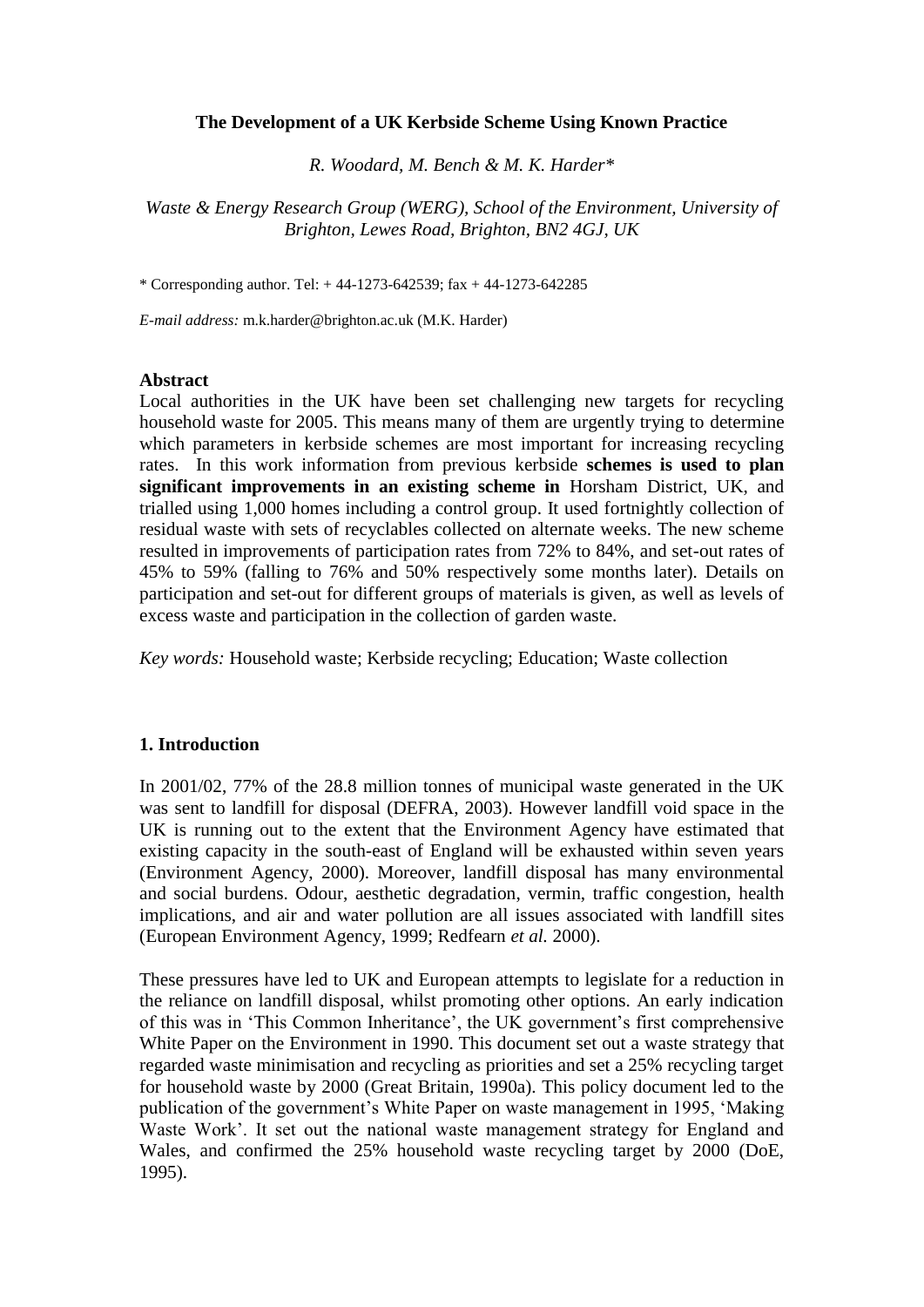However, the UK failed to achieve the 25% recycling target by this date, only attaining a rate of 9%. In the same year the government published Waste Strategy 2000, which is seen as the current waste strategy for England and Wales and sets out how household waste will be managed until 2020. It postponed the 25% recycling target date until 2005, and set subsequent recycling and recovery targets (DETR, 2000). Waste Strategy 2000 was a pivotal document as it set out how these recycling targets would be met, with, for the first time, each local authority in England being set individual statutory recycling targets based upon previous recycling performance (DETR, 2001). For example, authorities with a recycling or composting rate of under 5% in 2000 had to achieve 10% by 2005. Those attaining between 5% and 15% had to double their rate, and the remaining authorities – the highest achievers - had to recycle or compost at least one third of household waste by 2003/04 (DETR, 2000). The penalty of failing to meet these targets may include fines or forfeit of duties (DETR, 2001). The extent of the execution of these penalties remains to be seen.

Local authorities throughout the UK are therefore revising their waste management structure and recycling strategies as they attempt to achieve their respective targets. An important part of this process is the provision of kerbside recycling - the collection of materials directly from the household. The introduction of a kerbside recycling collection scheme has been identified as a primary motivator in encouraging previous non-recyclers to recycle (Coggins, 1994; Miller Associates, 1999). Jenkins *et al.*, (2003) suggest that a kerbside programme reduces a household's cost of recycling by making recycling convenient and less time consuming.

If local authorities are to increase their respective recycling rates then existing schemes will need to be adapted and new collection schemes implemented. But what changes can be made to these existing schemes so that participation and material capture rates increase? The work reported here considers this question, which at present is of importance to all local authorities in the UK. The parameters that appear to contribute towards the performance of a successful kerbside scheme are summarised from literature available in 2002/03, and a pilot scheme was devised, carried out and evaluated for Horsham District the UK.

#### **2. Background - Recycling in the UK**

It was not until the 1980s that kerbside-recycling schemes began to be established in the UK and by 1993, 40 different schemes were in operation (Coggins, 1994). As local authorities attempt to meet their statutory targets, more kerbside recycling schemes are becoming established, with some 58% of households now being offered a kerbside recycling service (see Figure 1). The quantities collected through kerbside recycling have in turn increased dramatically. In 1996/97 329,000 tonnes of recyclable materials were set out in kerbside collections, but by 2001/02 this had increased to 962,000 tonnes. The contribution of kerbside schemes to the overall household waste recycling rate has increased from 23% in 1996/97 to 31% in 2001/02. There is great variation in the level of scheme offered; although 24% of households are provided with a scheme that collects four or more materials, 12% are only offered a collection service for one, usually paper (DEFRA, 2003).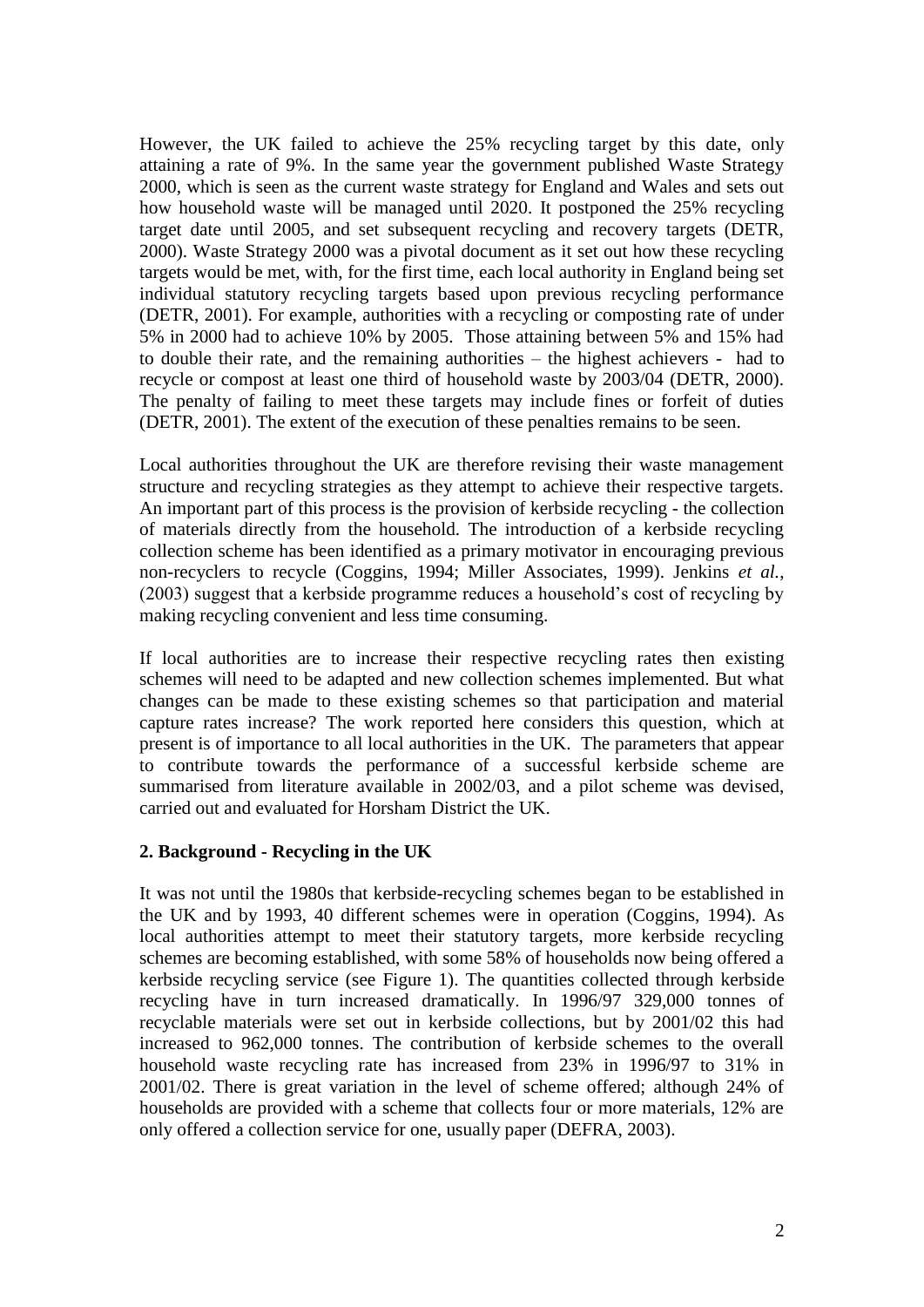Many authorities are in the process of expanding their kerbside recycling provision; the one used for the trial in this work is typical - Horsham District Council.





# **3. Horsham District Information**

### *3.1 Profile*

Horsham District is located in the county of West Sussex in the south east of England. Covering some 205 square miles, it is one of seven districts in West Sussex and is home to some 123,000 residents. Horsham is a district with a highly qualified and affluent population (see Table 1).

|  |  |  |  |  |  | Table 1. Profile of Horsham District (National Statistics, 2003) |  |  |  |  |
|--|--|--|--|--|--|------------------------------------------------------------------|--|--|--|--|
|--|--|--|--|--|--|------------------------------------------------------------------|--|--|--|--|

| Number of people          | No.    | Ranking in England<br>and Wales out of 376 east region out of 67<br>authorities<br>(1)<br>1S<br>highest) | Ranking in the south<br>authorities<br>(1)<br><b>1S</b><br>highest) |
|---------------------------|--------|----------------------------------------------------------------------------------------------------------|---------------------------------------------------------------------|
| Per hectare               | 2.3    | 256                                                                                                      | 53                                                                  |
|                           |        |                                                                                                          |                                                                     |
| Per household (average)   | 2.38   | 154                                                                                                      | 38                                                                  |
| Employed                  | 59,365 | 40                                                                                                       | 21                                                                  |
| Unemployed                | 1,363  | 371                                                                                                      | 63                                                                  |
| Retired                   | 12,235 | 199                                                                                                      | 25                                                                  |
| Qualified to degree level | 20,224 | 77                                                                                                       | 23                                                                  |
| or above                  |        |                                                                                                          |                                                                     |
| With limiting long term   | 16,459 | 347                                                                                                      | 49                                                                  |
| health                    |        |                                                                                                          |                                                                     |
| Travelling to work by car | 41,836 | 135                                                                                                      | 18                                                                  |
| Number of households      |        |                                                                                                          |                                                                     |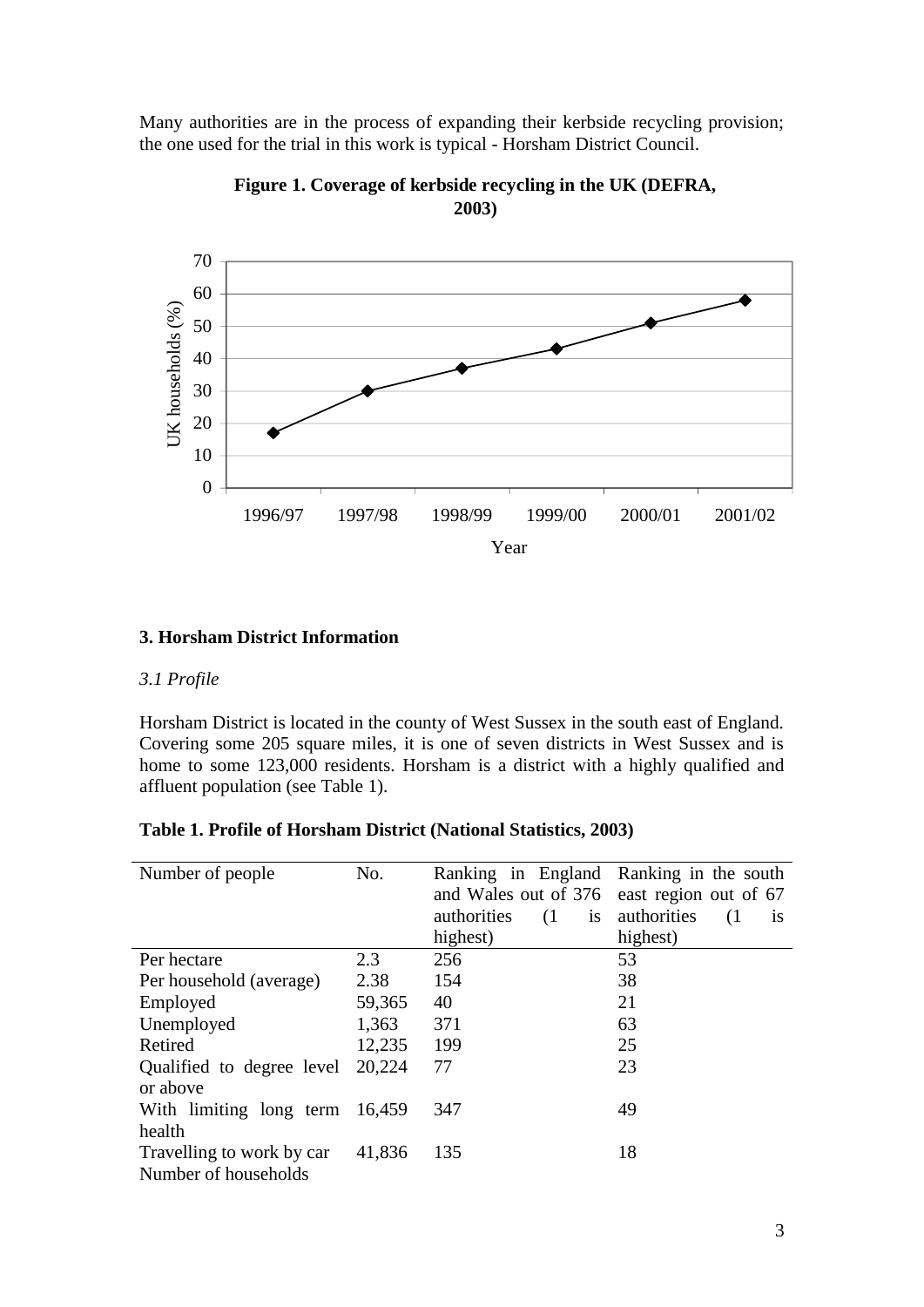| With residents   | 50,057 | -166 | 27  |
|------------------|--------|------|-----|
| Owner occupied   | 39,552 | -44  | 14  |
| No car           | 6,229  | 366  | 6 I |
| Two cars or more | 23,871 |      |     |

# *3.2 Horsham's Kerbside Scheme in 2000 – the starting point*

Despite the majority of Horsham District being provided with comprehensive kerbside scheme, it was only achieving a 13% recycling rate in 2000, needing to be increased to 26% by 2003/4. Investigations were therefore carried out to assess what specific, efficient changes could be made to the existing service to increase the recycling rate. Whilst many studies have been published reporting on the results of individual collection schemes few offer a review of the components that appear to influence their performance.

In the existing waste collection system, the majority of households had their (residual) waste collected each week using 140 litre wheeled bins, though some residents supplied their own containers. A kerbside service was offered to most households with newspapers and magazines collected one week, plastic bottles and cans the following week. This kerbside service, combined with recycling centres (bring banks) led to the district achieving a 13% recycling rate in 1998/99 (DETR, 2001).

Further to Waste Strategy 2000 and the subsequent introduction of statutory recycling targets, Horsham was set the challenge of doubling their recycling rate to 26% by 2003/04 and 36% by 2005/06. This paper reports on the revised scheme devised to increase the recycling rate, and how the new scheme took into account relevant parameters from previous studies (i.e. up to 2002/03).

#### **4. Assessment of Kerbside Scheme Parameters from Published Work**

A variety of parameters used in reported kerbside recycling schemes are discussed in turn, and their feasibility for inclusion in the revised Horsham scheme is assessed.

#### *4.1 Provision of collection container*

Noehammer *et al.* (1997) suggest that local authorities have three options with respect to providing a collection container; providing a container to residents free of charge, charging residents for a specific container or providing no container. Research shows that kerbside recycling programmes that supply a container capture more materials than those that do not (Everett *et al.* 1993) and that the participation rate is higher (Platt *et al.* 1991). Reasons for this maybe increased convenience, a visual reminder to recycle and additional peer pressure since the absence of a recycling container placed out for collection clearly identifies a non-recycler.

The collection and sorting infrastructure will have an influence upon the type and number of containers used. Some authorities have compartmentalised vehicles, which allow for co-mingled collection of recyclable materials that can then be sorted at the kerbside. Other authorities operate Materials Recovery Facilities (MRF) where co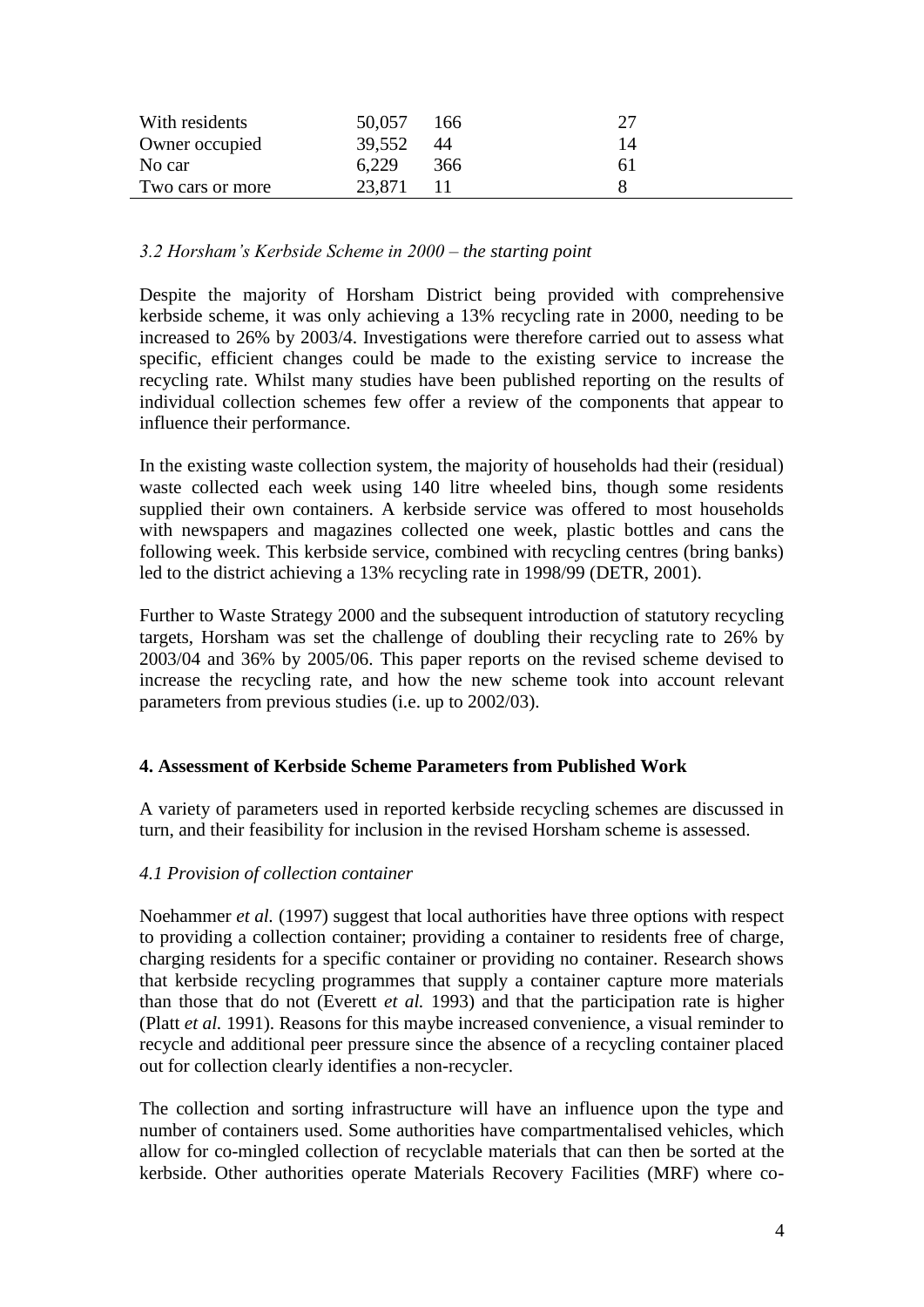mingled recyclable materials can be sorted at a central point. Where this system is in place authorities sometimes collect materials using one container, such as a wheeled bin or a survival sack (a transparent plastic bag). Some 3 million households have their recyclable materials using a co-mingled system (DEFRA, 2003). In the existing scheme residents used baskets for recyclable materials and wheeled bins for residual waste.

A variety of containers are used in recycling collections and were reported on. These vary in size and design but the most popular is a plastic box with a lid. An alternative is the use of a reusable bag. Residents are supplied with woven sacks, which are placed out for collection and then returned to the households (Woodard *et al.* 2002). The problems associated with sacks include a limited lifetime, dampness and handling (WERG, 2001).

Plastic bags are sometimes used with tags; householders place materials in a bag (such as a supermarket shopping bag), tie a tag or a label on it identifying it as recyclable material, and place it out for collection (Read, 1999). Whilst this approach is cheap, there are issues with residents clearly marking the bags, so they are often taken as part of the refuse collection (WERG, 2002). Furthermore, research has illustrated that the public will participate more if they are supplied with a designated container (Everett *et al.* 1993).

Though 52% of authorities in England and Wales use wheeled bins to collect waste (DEFRA, 2003) these containers are also used to collect recyclable materials. An advantage of wheeled bins is that they do not need lifting by residents and as they are available in a variety of sizes, they can be tailored to meet the requirements of individual households. However, wheeled bins are more expensive that other methods and are not suitable for all neighbourhoods such as stepped areas or dense housing where storage is an issue.

Although it was understood from the research mentioned above that an unsuitable container could make a significant difference to participation in a recycling scheme, there did not seem to be any problems with the containers already in use on the existing Horsham scheme. These were 140 litre wheeled bins and 36 litre baskets. For the revised scheme it was decided to continue to use these, but to supply additional or alternative containers to those who indicated a need.

Emphasis was placed upon making the system as manageable and user friendly as possible. All households were given the option of having an extra 240 litre wheeled bin. A flexible approach was taken so that either it or the new 140 litre bin could be used for residual waste, but only the contents of one would be emptied. Households could also request extra baskets for dry recyclable materials and they could place out as many bins or baskets for recyclable materials as necessary for collection.

#### *4.2 Collection frequency*

The most common frequency for the collection of recyclable materials in England and Wales is fortnightly (DEFRA, 2003). The two main reasons for this are that authorities cannot afford to operate a weekly service and that the yields of material do not justify a more frequent collection. Research by Platt *et al*. (1991) has shown that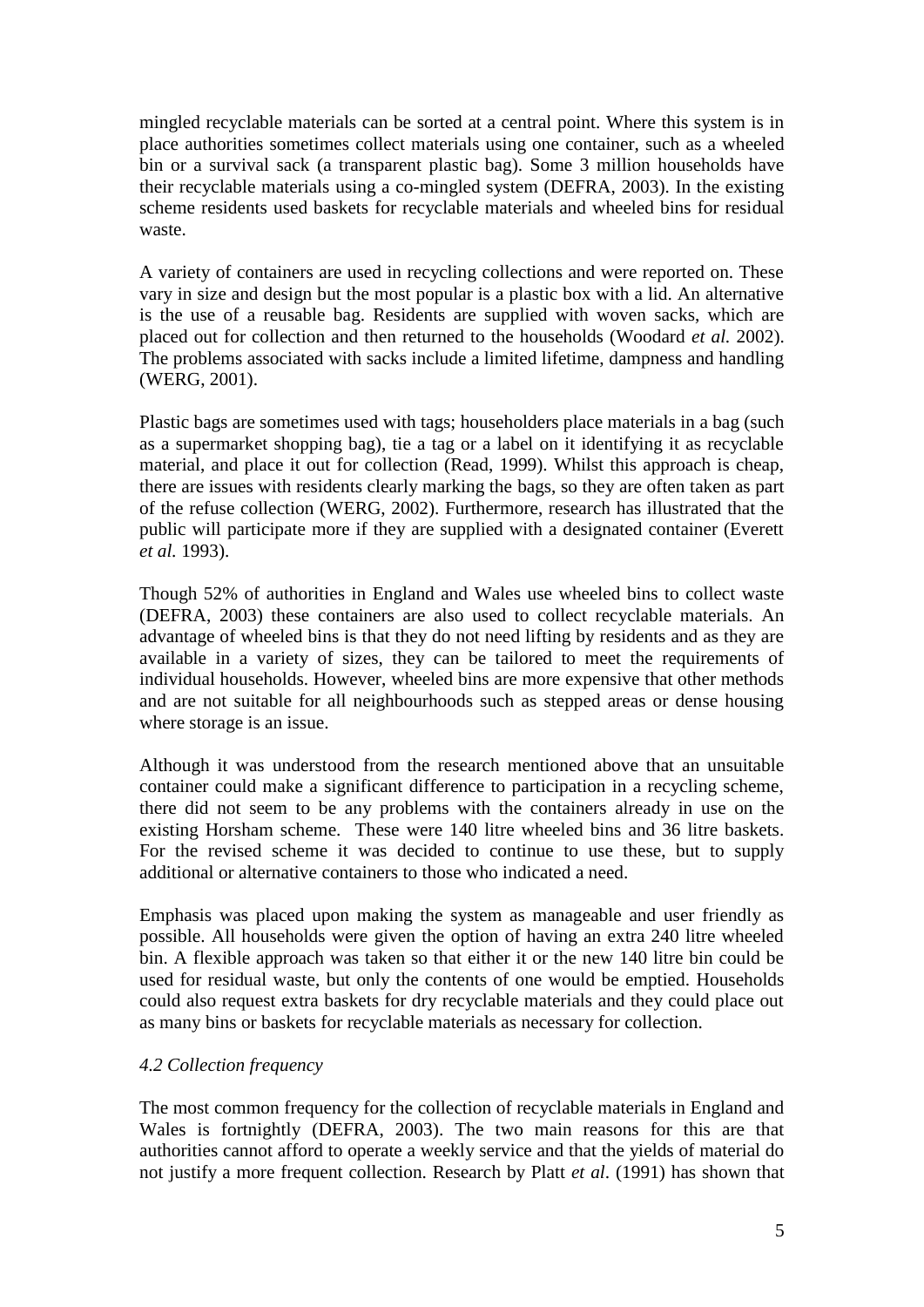frequency of recycling collection can have a big influence upon participation and material recovered. Everett *et al*. (1993) suggest that weekly collection of recyclable materials captures more newspapers and glass than other collection frequencies but less aluminium.

The majority of UK residents are used to having their waste collected each week. This issue perhaps needs addressing if the UK is to increase its recycling rate. The public's perception to waste collection is that it is a system dominated by the collection of waste with an additional recycling service. This needs changing so that the public perceive collection of the recyclable fraction as being the main element of the system. Some authorities are attempting to achieve this by reducing the frequency of refuse collection whilst at the same time increasing the range of the recyclable materials that they collect. For example, Wealden District Council changed its collection of residual waste to every second week, but collected recyclable garden waste on the other weeks. They continued to collect other (dry) recyclables every two weeks, and in the parts of the district where the scheme was in operation an average recycling rate of 48% was recorded (The Environment Council, 2000).

The alternate collection approach is becoming increasingly popular throughout the UK with Exeter, St Edmunsdbury, Torbay and Teignbridge Council using such a system. The two authorities recording the highest recycling rate in the UK, Daventry (42%), and Eastleigh (32%) use a similar scheme. Interestingly, Daventry, which has the highest rate, collects recyclables weekly and garden waste and residual waste on alternate weeks whilst in Eastleigh dry recyclables and residual waste are collected on alternate weeks (DEFRA, 2002a).

Some authorities have faced problems convincing their residents that alternate collection of residual waste is a valid approach, with objections based on public health issues, as in the London borough of Sutton (Kendall, 2001). Despite these concerns, it has been shown that the alternate weekly collection of residual waste and recyclable materials can work well, and it was therefore integrated into the new Horsham scheme.

#### *4.3 Materials collected*

A review of kerbside schemes in the England and Wales shows that 12% of all households are offered a scheme that collects just one material whereas 24% of households have four or more materials collected (DEFRA, 2003). Cardboard and paper is the most commonly collected material with 47% of all households offered a service. Cans, glass, organic material and textiles are also collected frequently with some 15% or more of all households provided with a service for these materials (DEFRA, 2003).

In 2001, waste composition analysis was conducted in Horsham (see Figure 2). From the analysis it was possible to calculate capture rates for the materials (newspapers, magazines, plastic bottles and cans) collected in the existing scheme (see Figure 3). Each of the prominent materials remaining in the waste stream was assessed for their suitability for inclusion in the new scheme.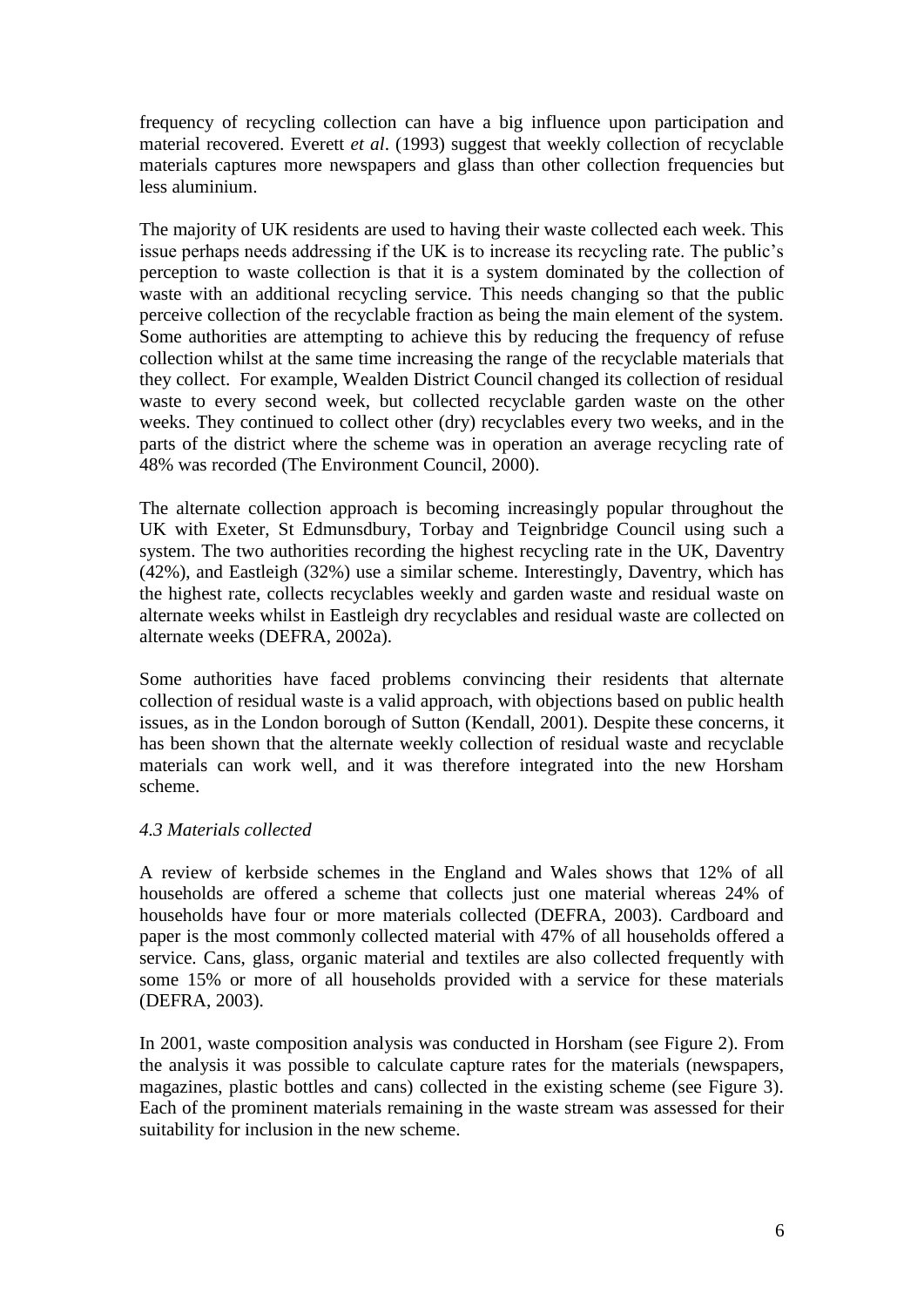

# **Figure 2. Composition of household waste in Horsham (adapted from Network Recycling, 2001)**

*4.3.1 Existing recyclables*

Fourteen percent of the waste stream consisted of materials that could be recycled in the existing scheme. Analysis showed that 53% of newspapers and magazines were being captured for recycling whilst 45% of HDPE and PET bottles were being





diverted (see Figure 3). Capture was lower for metal packaging, with 45% of ferrous beverage cans and 35% of ferrous food containers being placed out for collection. The lowest rate was recorded for aluminium cans and foil, with only 19% being captured.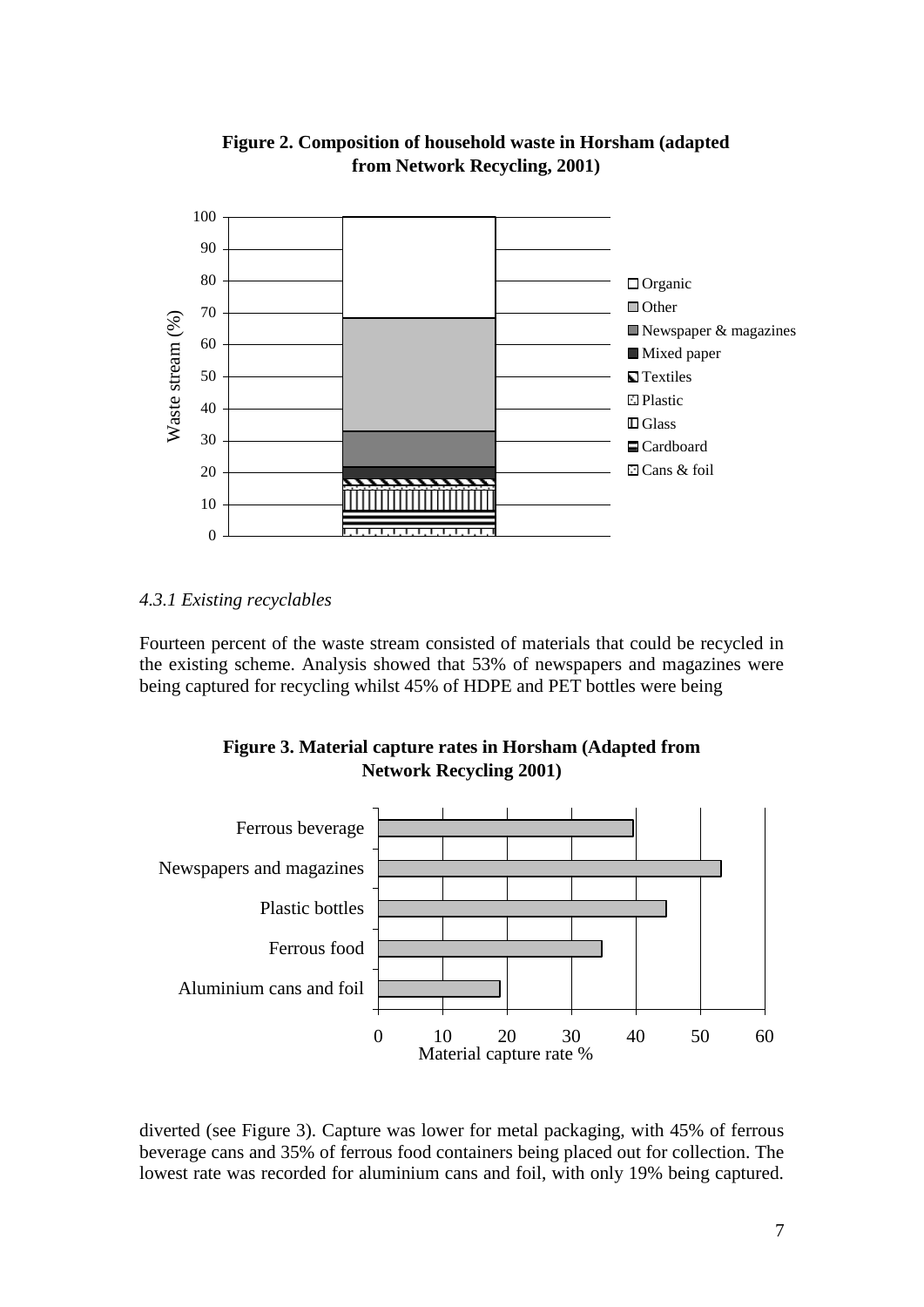The first objective of the new scheme would be to increase the capture rate of these materials.

# *4.3.2 Organics*

The collection of organic waste in kerbside collection schemes is becoming increasingly popular (Waste Watch, 1999; Woodard *et al.* 2001; Williams & Kelly, 2003). Organic material is a principle component of household waste and is therefore a desirable fraction to collect. In Horsham 32% of **the organic wastes sampled** were classified as organic, and this material could be collected and used to manufacture compost (see Figure 2). However, the collection of all organic material was not viable. Elements such as cooked food, meat, dairy products and bones are not desirable to include in compost. In 2001 there was an outbreak of Foot and Mouth disease in the UK which resulted in some 4 million sheep, cattle and pigs being slaughtered to prevent the spread of the disease. The overall costs of the outbreak were enormous totalling over £8 billion. The suspected cause of the outbreak was the feeding of unprocessed food waste to animals (DEFRA, 2002b). At the time of study, the climate regarding handling of food wastes meant that it would not have been prudent to incorporate these materials into the collection until the release of further guidance.

The remaining material, 'green' garden waste such as trimmings, cuttings and leaves was suitable for inclusion in a collection scheme. Garden waste was reported at 3% of household waste arisings, which when compared to some other waste analyses seemed very low (Parfitt, 2002). This might be due to the analysis being conducted in March, a time of low garden waste production, or that a large proportion of garden waste is delivered to centralised facilities for bulky wastes known as civic amenity sites (Bench *et al.* 2003). It was decided to trust figures reported elsewhere, and include garden waste for recycling in the revised Horsham scheme.

# *4.3.3 Mixed paper*

Some 540,000 tonnes of paper and cardboard were collected for recycling through kerbside schemes in 2001/02 (DEFRA, 2003). Whilst the existing scheme in Horsham collected newspapers and magazines, mixed paper was not included. Analysis suggests that mixed papers comprised 4% of the household waste stream (see Figure 2). If the collection of mixed paper was introduced two approaches could be implemented: collection of all paper together or two separate collections of mixed paper and newspaper with magazines.

The price paid for newspapers and magazines is considerably higher than that paid for mixed paper. Authorities can expect to receive £45-53 per tonne for newspapers and magazines but only £23-35 per tonne for mixed paper (Letsrecycle.com, 2003). Paper mills are also demanding source segregated material with a better quality of paper in the secondary market (PaperChain, 2002). Horsham District Council indicated it would prefer not to change to mixed paper collection at this time, although the potential increase in recycling rates was noted for future reference.

#### *4.3.4 Cardboard*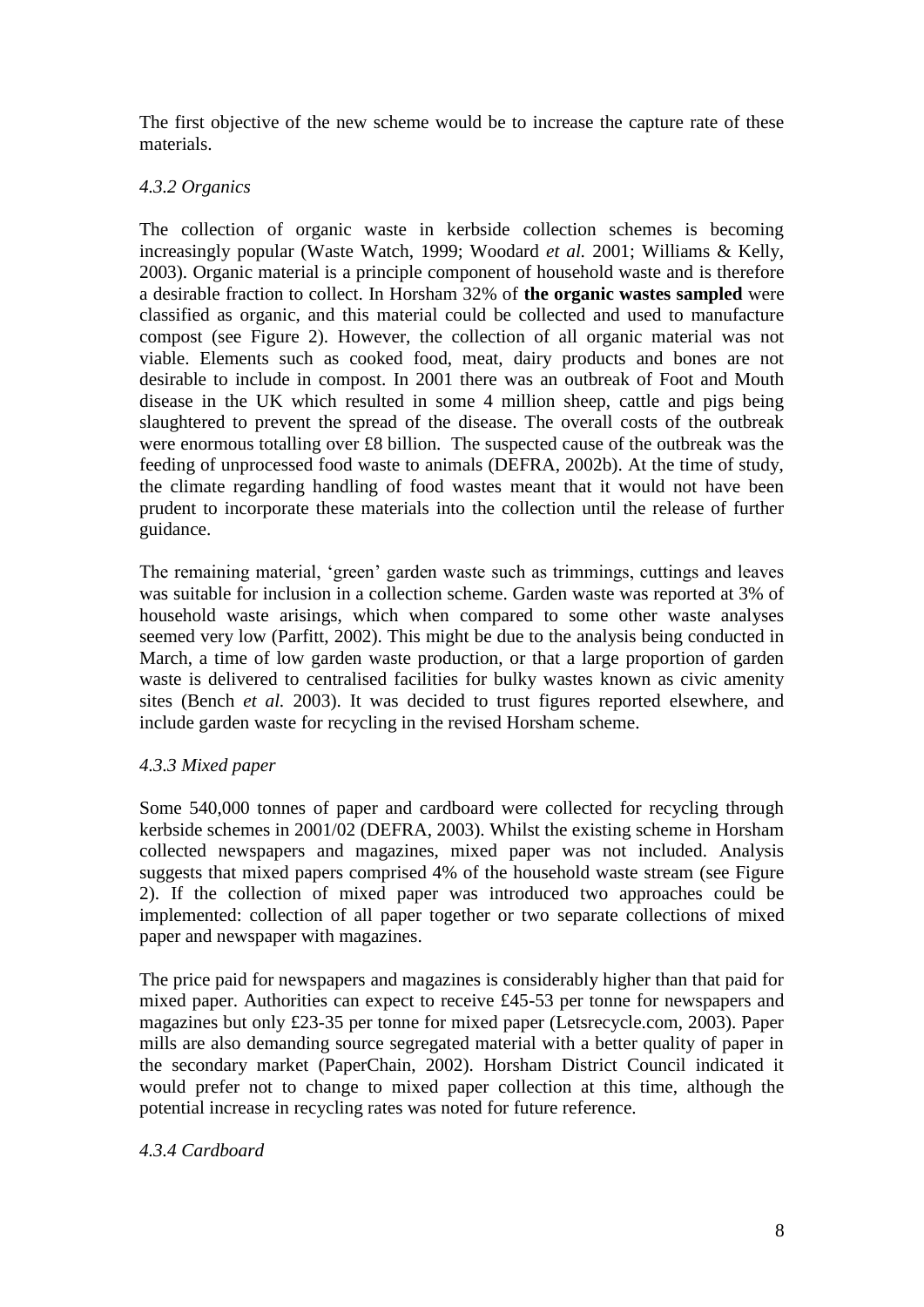Six percent of the total sampled waste stream was cardboard (see Figure 2). There are two main types of this material; corrugated cardboard, used in the manufacture of cardboard boxes represented 2% and packaging cardboard, as used in cereal boxes the remaining 4%. Cardboard can be integrated as part of a garden waste collection (packaging cardboard only), in a segregated cardboard collection or included in a mixed paper collection. As the collection of garden waste had previously been identified inclusion of packaging cardboard in this segregation appeared the most viable option.

# *4.3.5 Textiles*

Two percent of the sampled waste stream was textiles (see Figure 2). This included bedding, shoes and clothing. Daneshvary *et al.* (1998) conducted research into textile recycling habits of residents in Nevada, USA and found that 81% of respondents donated textiles to charitable organisations. Similarly, in the UK textile recycling revolves heavily around charities. A successful nationwide collection system is in place supported by the Salvation Army. Their factory in Kettering handles 1.5 million items of clothing each week (Salvation Army, 2002). Therefore, it was preferable for the council to support this service rather than implementing their own.

#### *4.3.6 Glass*

Glass has not traditionally been included in kerbside schemes due to problems of handling and the necessity for colour separation. However, recent research suggests that the perception of handling issues are largely unfounded and the development of glass into an aggregate has made kerbside collections more feasible (WRAP, 2002). Moreover, some 64,000 tonnes of glass was collected through kerbside schemes in 2001/02 (DEFRA, 2003).

Approximately 6% of the sampled household waste stream was glass (see Figure 2). The Council decided to implement a separate collection trial for glass and therefore the material was not integrated into the system described.

In summary, analysis of the waste stream identified that the most desirable materials for inclusion in the new collection scheme were the existing dry recyclables; cans, plastics bottles, newspapers and magazines with the addition of packaging cardboard and garden waste. These materials represented 22% of the existing residual stream, though it was expected that levels of garden waste were higher than those reported. The possibility that collecting mixed paper instead of newspaper & magazines could increase recycling rates further was noted for future reference.

It was thus decided that the new scheme proposed would include alternate collections of residual and recyclable garden waste in large bins, with dry recyclates collected in boxes every fortnight. Unlike the existing scheme, no excess residual waste (waste outside the wheeled bin) would be accepted for collection. Residents would therefore have to make use of the garden waste recycling service and the dry recyclates collection service as well as the local recycling centres (bring banks) in order to effectively manage their waste. The scheme attempted to formulate a '*waste week'* and '*recycling week'* mentality in the residents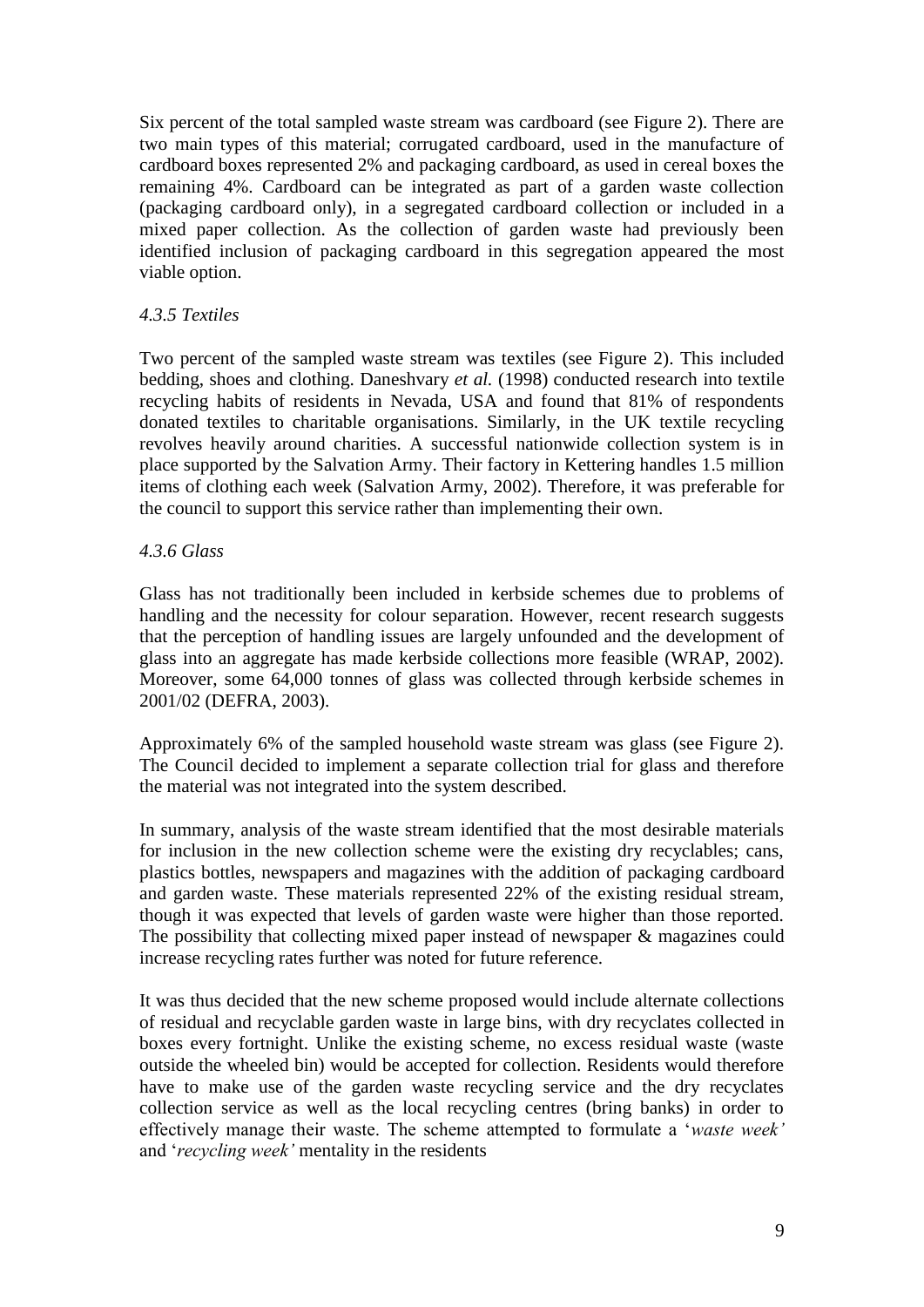## *4.4 Collection day*

Recyclable materials can either be collected on the same or different days as the residual fraction. Factors that influence the day of collection include the cost to the council and the convenience to the householders. Folz *et al*. (1991), Everett *et al*. (1993) and Noehammer *et al.* (1997) found no relationship between the day of collection and participation. It was thus decided that this was not a parameter significant enough to have a bearing on the new Horsham scheme.

# *4.5 Collection vehicle*

There are several vehicle types available to local authorities for collecting recyclable material. These include refuse collection vehicles, split bodied, compartmentalised and caged vehicles. Factors that influence the vehicle used include economic, logistics of the collection area and the local sorting infrastructure.

It was decided that the collection vehicle type was not critical to this trial. However in the long term it was agreed that the vehicles accepting recycled materials should be visually different to those collecting residual waste, so that the public could clearly distinguish between the two collections.

# *4.6 Education*

Recycling, and other forms of waste management, need to be adequately communicated to the public, so that residents' habits, behaviour and traditions can change for the better, to enable local authorities to achieve government goals of recycling and recovery (Read, 1999). However it is interesting to note that some research suggests that there is no link between the right attitude and participation in recycling schemes. No matter if people recycle or not they believe that recycling is the right thing to do and is extremely important to the preservation of the environment (De Young, 1990; Wang *et al.* 1997).

Read (1999) reviewed common forms of communication used by UK local authorities and classified methods as being passive, active or interactive (see Table 2).

Passive forms include leaflets, reminder cards and public events. The active approach incorporates promotional videos and provision of containers. Whilst passive and active approaches towards communication are both traditional, the interactive approach is a new idea that includes door to door surveys and public visits to facilities. This style of communication is becoming increasingly popular as local authorities attempt to raise waste awareness.

## **Table 2. Common methods of UK local government communication promoting waste management (Read, 1999)**

| Passive approach  | Active approach                                                               | Interactive approach |
|-------------------|-------------------------------------------------------------------------------|----------------------|
|                   | Advertising on collection Cards delivered door-to- Door-to-door surveys and   |                      |
| vehicles          | door to explain the system education                                          |                      |
|                   | Displays for use at fairs Collection receptacles Presentations in schools, to |                      |
| and public events | provided free to residents groups or at conferences                           |                      |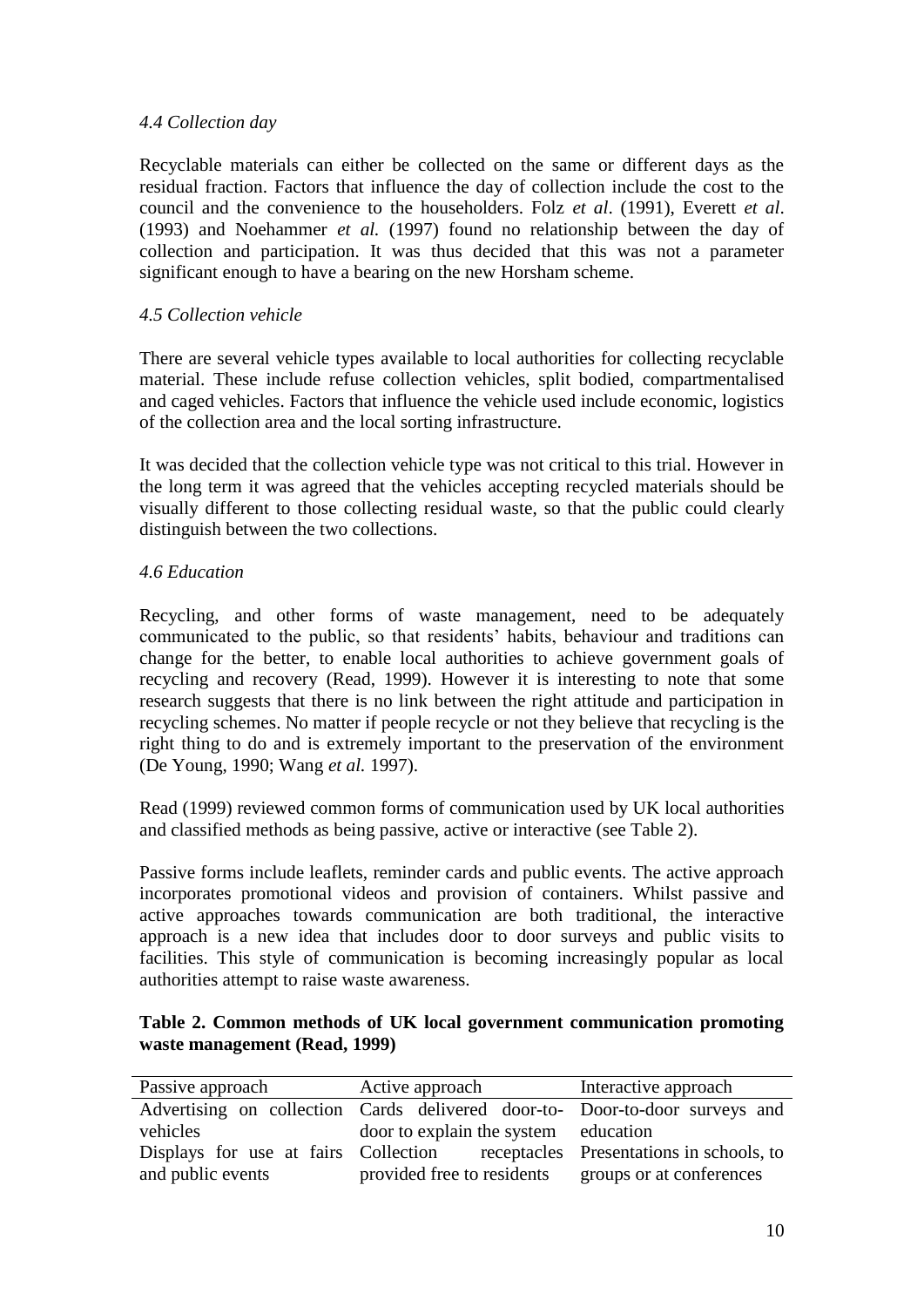| Household leaflets                              | Promotional videos                                                    | Public meetings           |
|-------------------------------------------------|-----------------------------------------------------------------------|---------------------------|
|                                                 | Newspaper articles each Seasonal promotion to Radio spots, adverts or |                           |
| month covering waste encourage participation    |                                                                       | phone-ins                 |
| Reminder cards, answering Community newsletters |                                                                       | Telephone hotline         |
| questions                                       |                                                                       |                           |
| Sticker<br>to                                   | designate Display boards                                              | Visits to the recycling   |
| recycling bins                                  |                                                                       | centre/education facility |

The education campaign in the Royal Borough of Kensington and Chelsea, London, is a good example of an interactive approach. Despite offering an extensive kerbside recycling service, the borough was only achieving an 11% recycling rate. The Council wanted to increase levels of waste awareness in the borough which in turn would hopefully result in a higher recycling rate. Each household in the borough was visited as part of a project in partnership with the University of Kingston. Residents were informed of the kerbside service and attempts were made to persuade non-recyclers to use the service. The project yielded some interesting results; following the project, the average weekly tonnage of recyclables collected increased by 19%. Moreover, 31% of households questioned had not ever heard of the kerbside service. Therefore it appears the interactive approach can have a marked impact on increasing levels of waste awareness and can provide useful data on which to base a waste awareness strategy (Read, 1999).

It was decided that education should be an important component of the new Horsham scheme and emphasis was placed upon interactive communication with residents. An information pack was developed and supplied in a reusable cloth bag. It included a calendar for the dates of collection, a list of materials that could be included in the scheme, *recycling* and *waste* stickers for the bins, information on why the scheme was being introduced and details of local recycling facilities. The packs, along with the containers, were delivered by Magpie Solutions, a community group who have over 10 years of recycling experience in Brighton & Hove City. Operatives called at each household on the trial, presented them with the container and packs and allowed the residents to ask questions about the scheme. This is very different to the common practice of leaving containers on the doorstep with a leaflet, and the new approach aimed to really engage residents and give them provide them with an opportunity to learn more about recycling.

However, as some residents may not be at home, it would not be possible to engage all of them using this approach. Road shows, where the purpose and dynamics of the scheme are presented, were also organised that enabled residents to question council officers directly.

#### *4.7 Incentives*

It is a common belief that economic incentives increase participation in recycling programmes (Andress, 1990; Platt *et al*. 1991; Harder *et al*. 1992). Research suggests that 95% of recycling officers feel that money incentives are required to make recycling succeed (Herridge, 2001). Noehammer *et al*. (1997) identified two forms of economic incentives; user fees systems and fine-and-reward systems.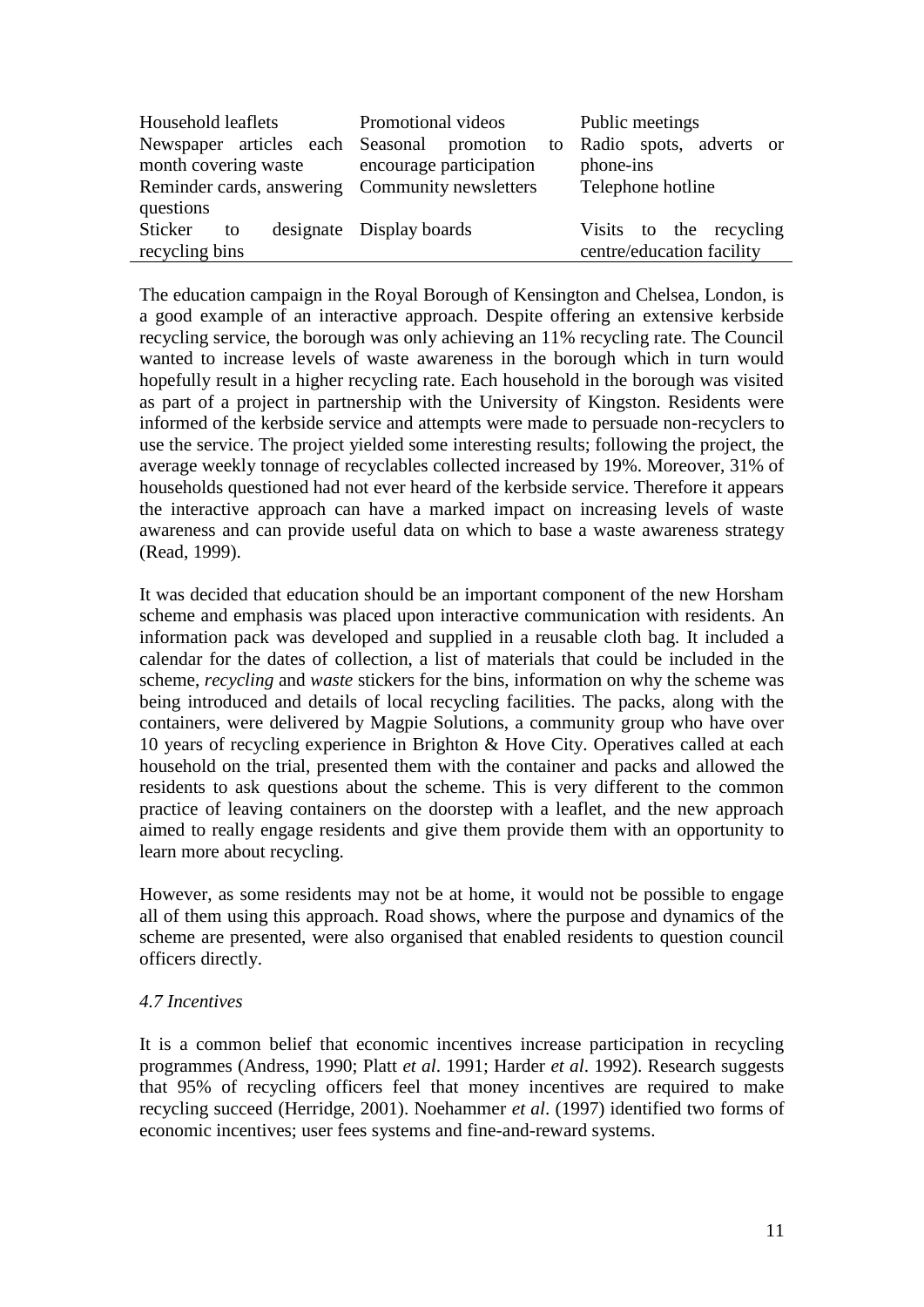In user fee systems (also referred to as variable charging), residents are charged a fee based upon the quantity of waste that they generate. This approach is well established in many other industrialised countries and in some parts of the USA have in place for over 80 years (Strategy Unit, 2002). As residents have to pay in relation to how much waste they generate it is hoped that they will make full use of the recycling facilities on offer. In the UK residents have traditionally paid for waste management services through taxation and the Environmental Protection Act of 1990 prohibits authorities from charging households directly (Great Britain, 1990b).

An alternative is fine-and-reward systems where residents are penalised or rewarded based upon their recycling actions. Residents that fail to sort their recyclable materials correctly maybe fined whilst those residents that participate in a scheme and segregate their waste into the correct containers maybe given a reward. In recent years reward schemes have began to be trialled in the UK with examples in Brent and Lambeth where residents were given a £10 incentive if they recycled at least half of the time over a 6 month period (Strategy Unit, 2002).

At the time of study local authorities were prohibited from implementing user fee schemes and could not fine residents for failing to partake in recycling. However, they could reward households for taking part and it was decided that some form of incentive should be integrated into the revised scheme. To reward residents for taking part they were given a free bag of compost manufactured by the company accepting the garden waste generated in the trial.

The new scheme was designed and tested in part of Horsham. The methodology used in monitoring and evaluating the system is presented in the following section.

# **5. Monitoring and Evaluation Methodology**

# *5.1 Selection of appropriate rounds*

A collection round containing 1,000 households was required for the trials. Details of each collection round in the district were assessed so that a round could be selected that had the closest socio-demographic profile to Horsham District as a whole. Research suggests that within different demographic groups environmental behaviour varies (Pocock 1989; Belton *et al*. 1994). ACORN (A Classification Of Residential Neighbourhoods) profiling is used to categorise demographic groups. Households that have similar consumer habits are classified into one of six broad groups which in turn contain 54 sub groups (CACI, 2002). It is assumed that households of the same ACORN category produce waste in similar quantities and composition. ACORN profiling was used most extensively in the National Household Waste Analysis Programme (DoE, 1994). The round selected therefore had the closest ACORN profile to that of the district.

Five hundred households were integrated onto the new system (hereafter referred to as the trial group) with the remaining households kept on the existing scheme (hereafter referred to as the control group). The inclusion of the control group would allow good comparisons to be made about how the trials may influence recycling habits.

# *5.2 Monitoring*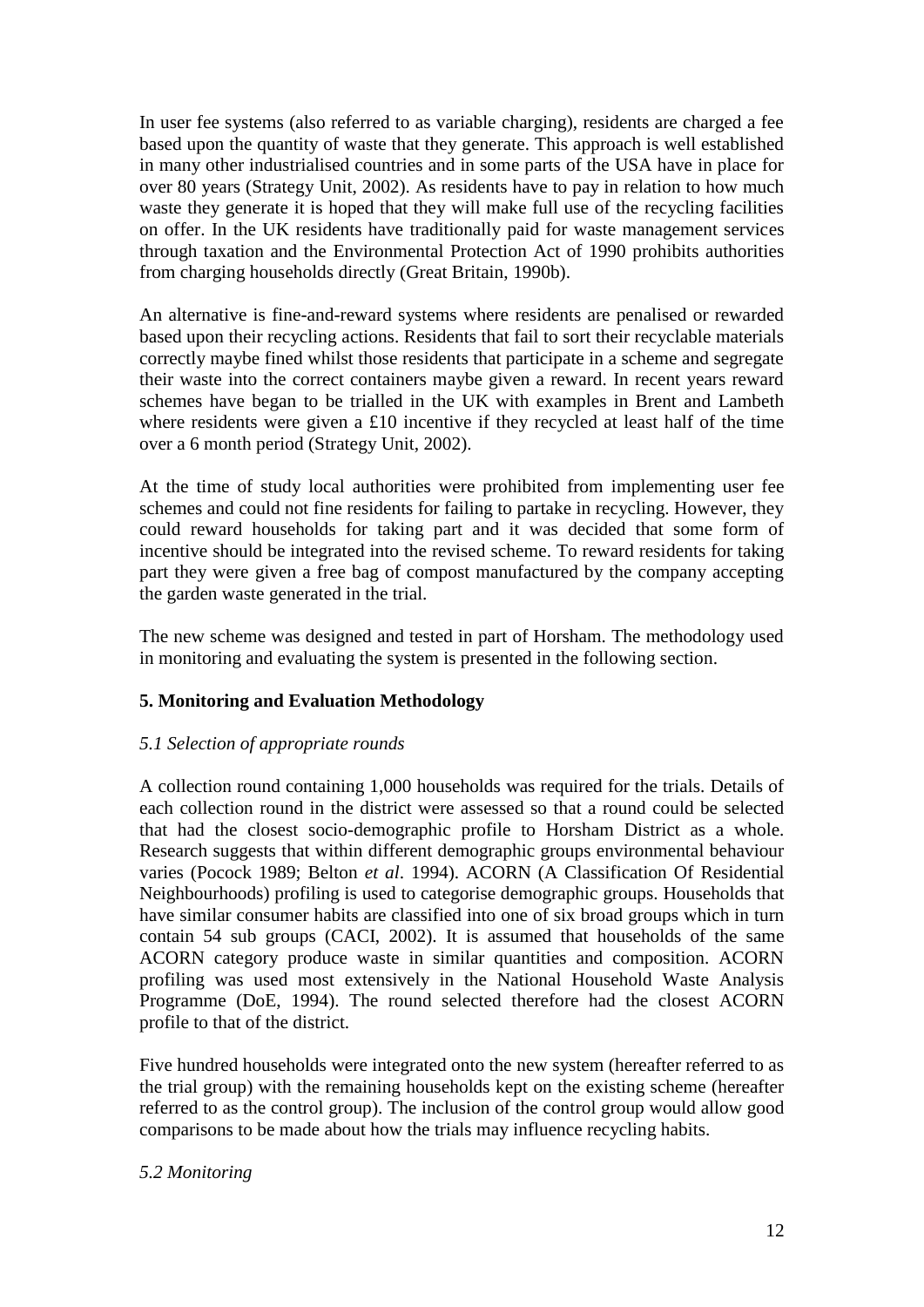Three key stages of monitoring were conducted; four weeks pre-commencement, four weeks immediately after commencement, and four weeks monitoring several months later.

# *5.2.1 Phase 1: Pre-trial monitoring*

All households were monitored for a four-week period prior to any announcement in regards to the new scheme. There were several reasons for this Phase; to gain an understanding of the area, to measure set out rates, participation rates and gauge levels of excess waste and to remove non-suitable households from the trial. The findings from Phase 1 would provide base-line information about participation on the existing scheme. As data was collected on a household basis this Phase would also allow for a direct comparison of individual household recycling habits once the trials had been implemented. As part of the study, two established sampling tools were used to gauge recycling activity (see Table 3).

The set out ratio is used to calculate the number of households placing out their recyclable materials on any given day (DETR, 1999). Participation ratio is used to calculate how many households actively take part in recycling over a four-week period (DETR, 1999). Some households may not place recyclable materials out in each collection as they may not generate enough or they may forget. However, it is likely that if they actively recycle they will place materials out at least once in a fourweek period.

### **Table 3. Formulae for sampling tools (DETR, 1999)**

| Set out ratio $=$ | No of households placing material out for collection $x 100$<br>Total no of households                                                               |
|-------------------|------------------------------------------------------------------------------------------------------------------------------------------------------|
|                   | Participation ratio $=$ No of households placing materials out for collection x 100<br>At least once in a four week period<br>Total no of households |

# *5.2.2 Phase 2 & 3: Households monitored immediately and months later*

Immediately following the commencement of the scheme, all households were monitored for a four week period, where highest rates of participation can be expected. As in Phase 1 levels of set out, participation and excess waste data were recorded.

Households were then monitored for a further four weeks, several months after the commencement of the trials. Previous research has indicated that participation in recycling schemes drops off after the initial period of a scheme being introduced (Woodard *et al*. 2002), and this monitoring allowed that trend to be studied.

*5.3 Weighing*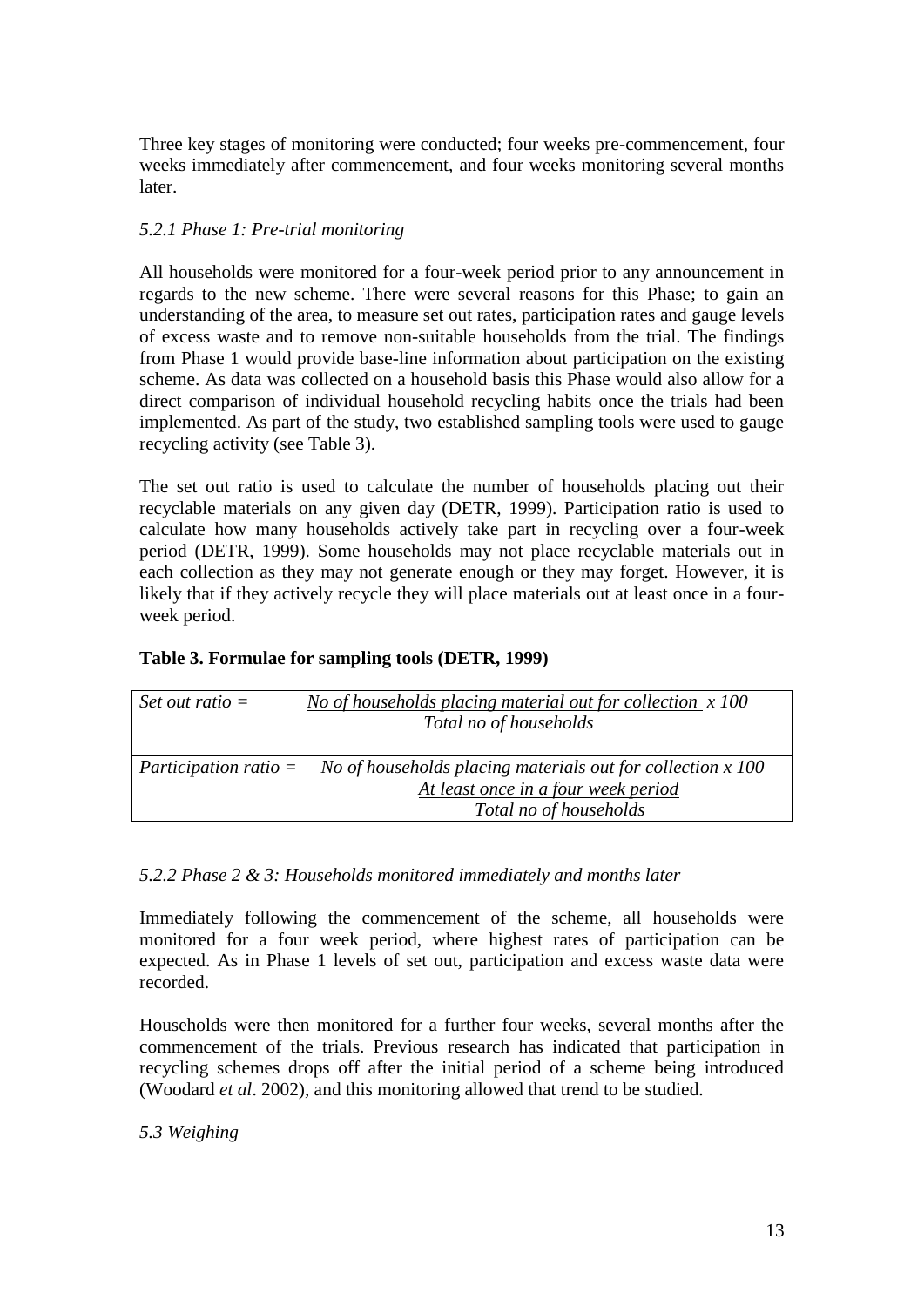Throughout the trials, weights of collected materials were recorded from both control and trial areas. This allowed the recycling rate to be calculated. Some weighing of individual recycling baskets was also carried out at the kerbside using spring balances and observations were made of how full the containers were.

# **6. Key Recycling Results from the New Scheme**

The key results of the new scheme are presented in this section according to three Phases of analysis; pre-trial (Phase 1), initial analysis immediately after the implementation of the trials (Phase 2) and further analysis several months later (Phase 3). The results from Phases 1, 2 and 3 of analysis are shown in Table 4, the frequency at which households participated in Table 5, levels of excess waste in Table 6 and the results for garden waste recycling are presented in Table 7.

|         | Week           | Material collected | Trial area $(\%)$ | Control area (%) |
|---------|----------------|--------------------|-------------------|------------------|
| Phase 1 | $\mathbf{1}$   | $C\&P$             | 49                | 43               |
|         | $\overline{2}$ | Pa                 | 39                | 31               |
|         | 3              | C&P                | 53                | 43               |
|         | $\overline{4}$ | Pa                 | 39                | 37               |
|         | <b>SR</b>      | Ø                  | 45                | 39               |
|         | <b>PR</b>      | Σ                  | 72                | 64               |
| Phase 2 | 1              | Pa                 | 53                | 37               |
|         | $\overline{2}$ | C&P                | 65                | 43               |
|         | 3              | Pa                 | 55                | 39               |
|         | $\overline{4}$ | $C\&P$             | 62                | 46               |
|         | <b>SR</b>      | Ø                  | 59                | 41               |
|         | PR             | Σ                  | 84                | 64               |
| Phase 3 | $\mathbf{1}$   | Pa                 | 51                | 39               |
|         | $\overline{2}$ | C&P                | 55                | 41               |
|         | 3              | Pa                 | 42                | 34               |
|         | $\overline{4}$ | $C\&P$             | 50                | 44               |
|         | <b>SR</b>      | Ø                  | 50                | 40               |
|         | PR             | $\Sigma$           | 76                | 64               |
|         |                |                    |                   |                  |

## **Table 4. Results of monitoring**

# **Table 5. Level of participation in recycling**

| Households not placing materials out for collection at least once in Phase |    |                                       |  |  |  |  |
|----------------------------------------------------------------------------|----|---------------------------------------|--|--|--|--|
| Trial area $(\%)$ Control area $(\%)$                                      |    |                                       |  |  |  |  |
| Phase 1                                                                    | 28 | 36                                    |  |  |  |  |
| Phase 2                                                                    | 16 | 36                                    |  |  |  |  |
| Phase 3                                                                    | 24 | 36                                    |  |  |  |  |
| Households placing materials out for every collection in Phase             |    |                                       |  |  |  |  |
|                                                                            |    | Trial area $(\%)$ Control area $(\%)$ |  |  |  |  |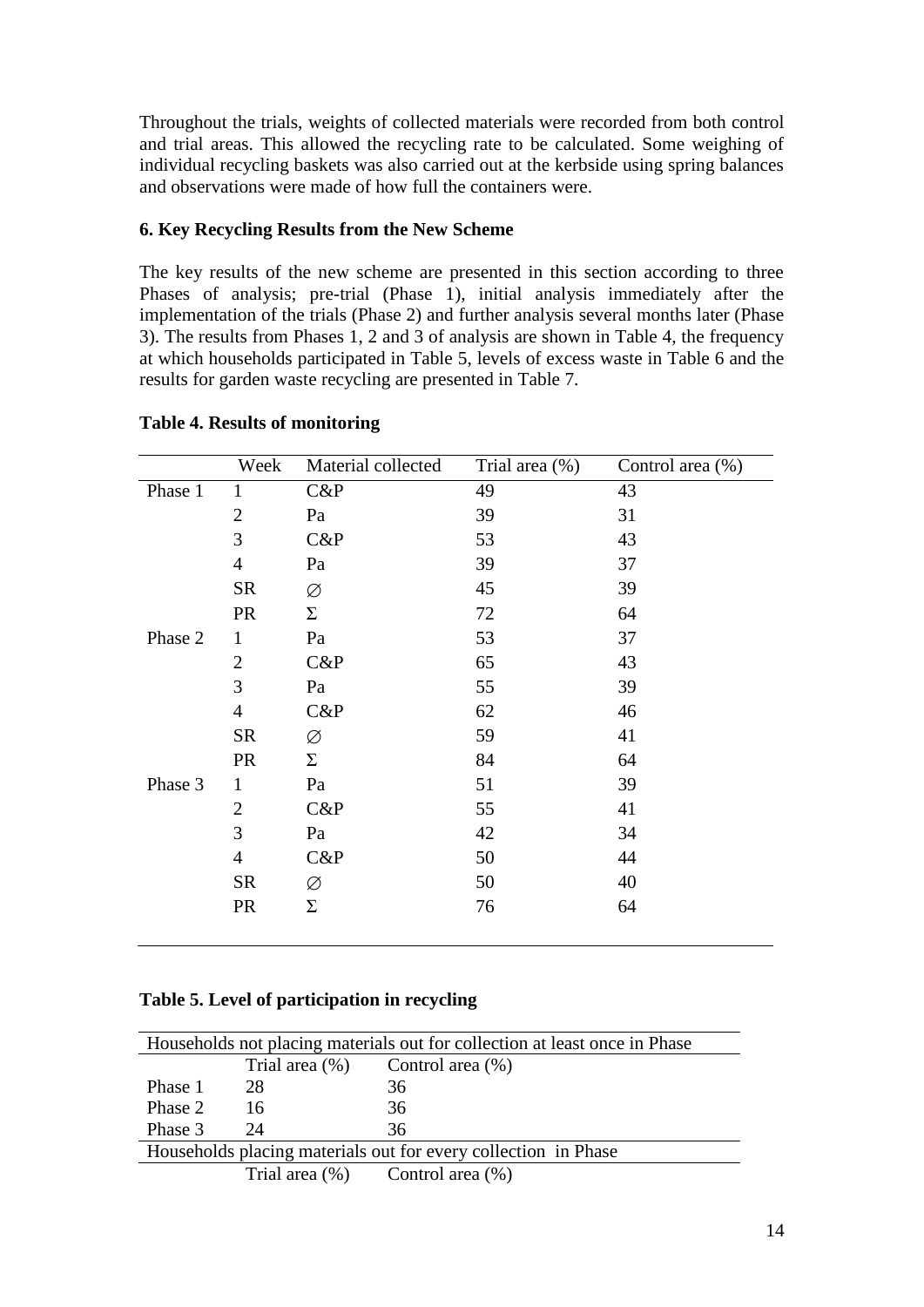| Phase 1 | 14 |    |
|---------|----|----|
| Phase 2 | 27 | 16 |
| Phase 3 |    | 15 |

| Table 6. Levels of excess waste placed out for collection |  |
|-----------------------------------------------------------|--|
|-----------------------------------------------------------|--|

|         |                | Week Trial area $(\%)$ | Control area $(\% )$ |
|---------|----------------|------------------------|----------------------|
| Phase 1 | $\overline{2}$ | 15                     |                      |
|         |                |                        |                      |
|         | Ø              | 12                     |                      |
| Phase 2 | 2              |                        | 10                   |
|         |                |                        | 11                   |
|         |                |                        | 11                   |
| Phase 3 | 2              |                        |                      |
|         |                |                        |                      |
|         |                |                        |                      |

**Table 7. Participation in garden waste recycling only - all Phases** 

|         | Week           | Trial    | PR for dry recyclable<br>materials only | PR for all materials<br>including garden waste |
|---------|----------------|----------|-----------------------------------------|------------------------------------------------|
| Phase 2 |                | 74       |                                         |                                                |
|         | 3              | 73       |                                         |                                                |
| Phase 3 | <b>PR</b><br>1 | 86<br>59 | 84                                      | 92                                             |
|         | 3              | 50       |                                         |                                                |
|         | <b>PR</b>      | 72       | 76                                      | 84                                             |

# **Box 1. Table legend**

| <b>Symbol</b> | <b>Explanation</b> |
|---------------|--------------------|
| <b>SR</b>     | Set out rate       |
| <b>PR</b>     | Participation rate |
| $C\&P$        | Cans and plastics  |
| P             | Paper              |
| Ζ             | Average            |
| Σ             | Total              |
|               |                    |

# **7. Analysis of data**

For continuity, the results for garden waste are not included in this initial analysis. The key trends that can be extracted from the data are: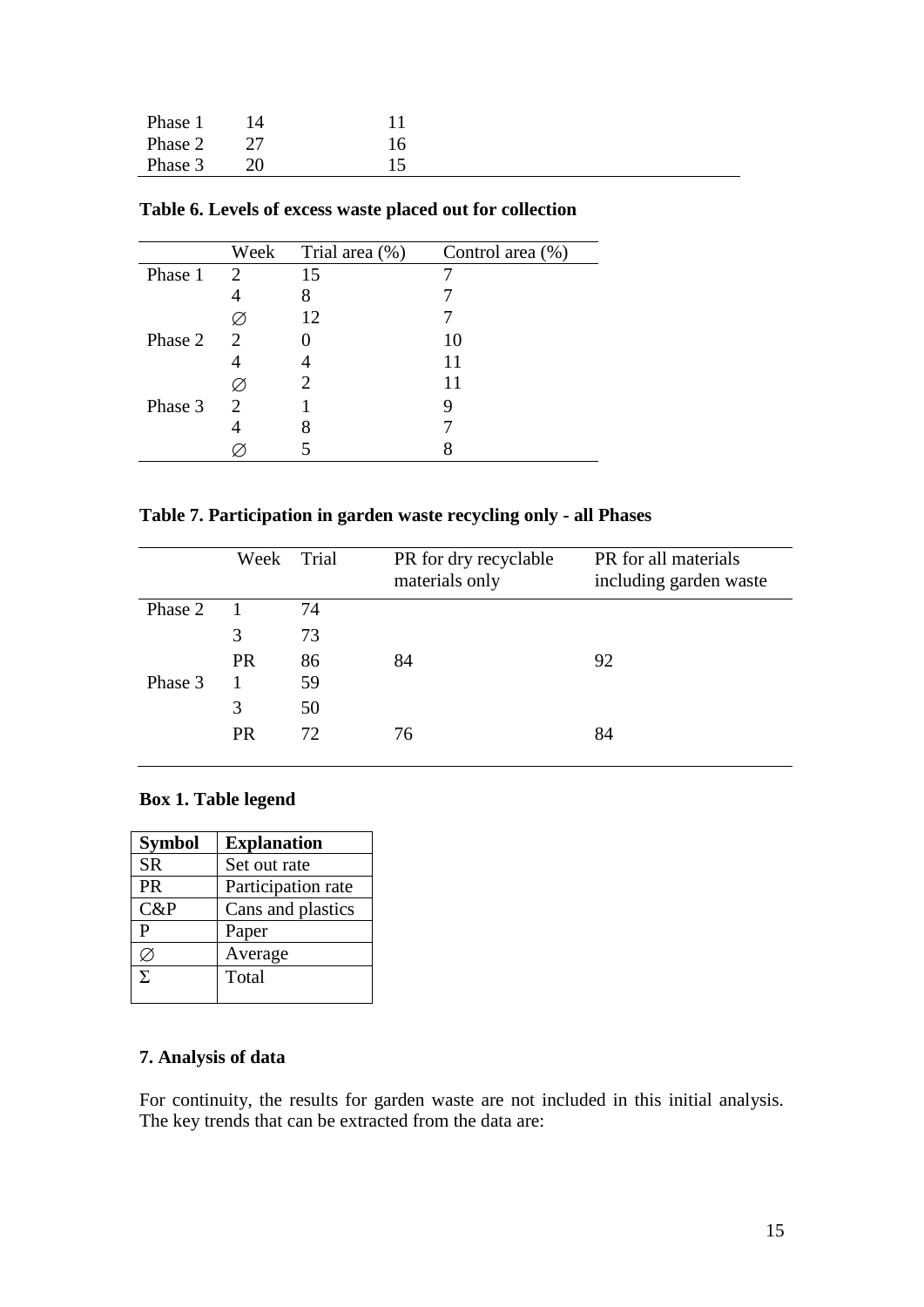- i. Following the introduction of the new scheme the set out rate and participation rate increased in the trial area but experienced a drop in Phase 3
- ii. Set out rates and participation rates were higher in the trial area than control area
- iii. Some households not recycling prior to the trials began to participate
- iv. Consistently more households participated in can and plastic recycling than to paper recycling
- v. The number of households placing material out for every collection in the trial area increased
- vi. Excess waste levels in the trial area reduced following the introduction of the new scheme but increased in Phase 3
- vii. Excess waste levels in the trial area were lower than the control area
- viii. Recycling rates in the trial area were consistently higher than the control area

## *7.1 Increase in set out and participation rates (see Table 4).*

Prior to the implementation of the scheme, the trial area had on average a 6% higher set out rate than the control round. Moreover, participation was also higher 72% in the trial area compared to 64% in the control area.

The implementation of the new system caused an immediate increase in set out and participation. In Phase 2, the average set out in the trial area increased to 59% whereas the level of set out in the control area remained similar to that in Phase 1. In turn, participation in the trial area increased to 84% whereas participation in the control area remained static at 64%.

By Phase 3 set out and participation had reduced in the trial area to 50% and 76% respectively whereas results in the control area remained consistent with those recorded in the previous Phases. As Phase 3 took place several months after implementation of the new scheme, these rates were considered likely to be stable.

#### *7.2 Uptake in recycling (see Table 5)*

In each Phase of monitoring, some households did not take part in recycling whilst other residents set material out in every collection. Prior to the new scheme 28% of households in the trial area failed to place any dry recyclables out for collection. The onset of the scheme led to the number of non-participants reducing to 16% in Phase 2. However, by the final Phase of analysis the level of non-participation increased back to 24%. The level on non-recyclers remained consistently higher in the control area during the three Phases at 36% in the control area. This observation is discussed further in Section 9.

A similar, but more successful, trend was noted in regards the level of dedicated recyclers i.e. those that placed material out in every collection. In Phase 1, 14% of households in the trial area set materials out every week. The introduction of the scheme led to the level of dedicated recyclers almost doubling to 27% in Phase 2 but by Phase 3, this had reduced slightly to 20%. In comparison, these levels varied from 11% to 16% in the control area.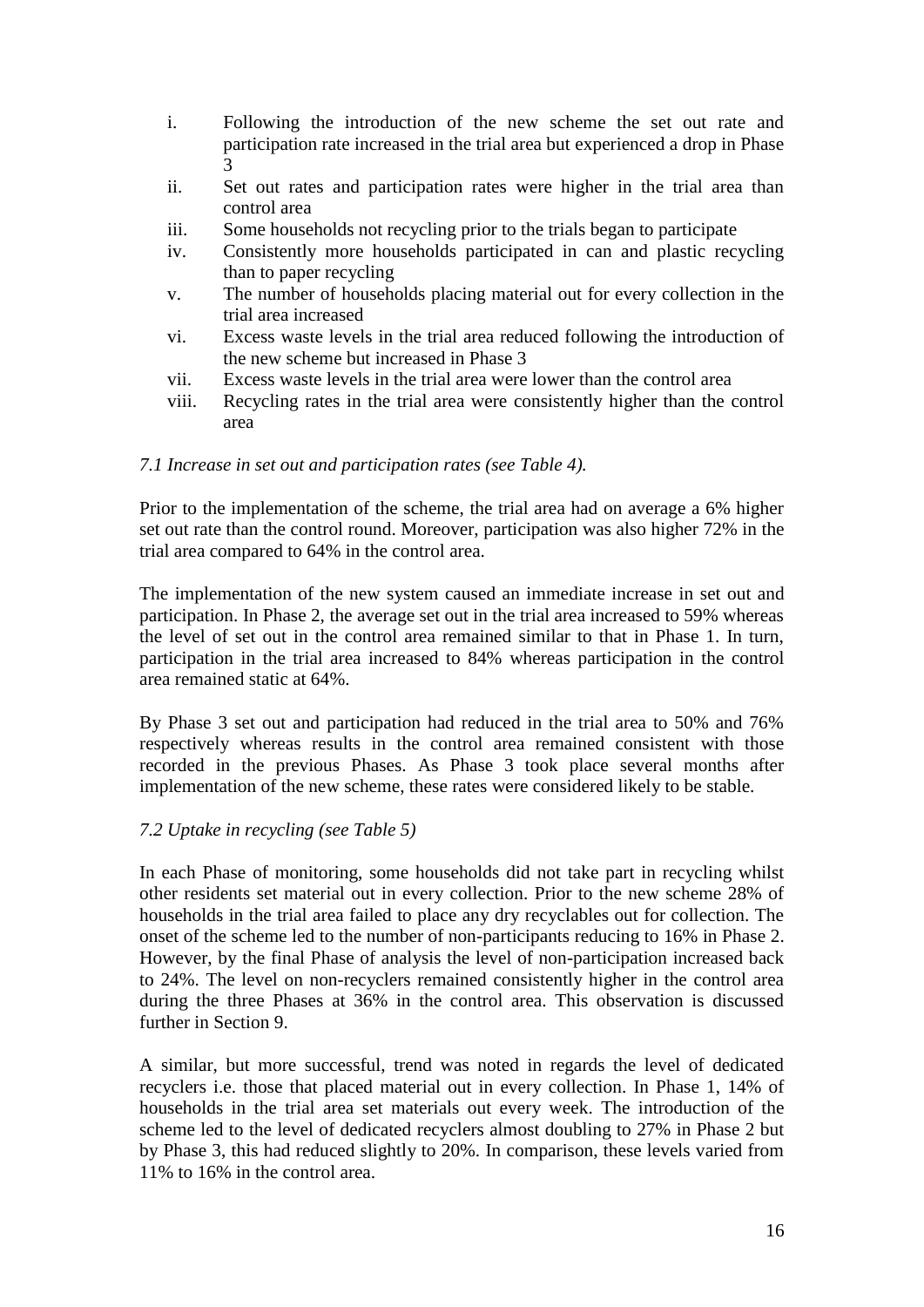



Analysis was also conducted to determine the changing levels of non-recyclers. As the project involved house-by-house monitoring not just for the standard 4 weeks needed to report a participation rate, but for a total of 12 weeks, carried out in groups of 4 weeks each in Phases 1,2 and 3, it was decided to use this as an opportunity to follow activities of non-recyclers (who never set out recyclates). Figure 4 shows nonparticipation rates  $-$  i.e. the numbers NOT participating. Prior to the new scheme being implemented 49% of households in the trial area and 53% of households in the control area had failed to place material out for collection at least once in the first fortnight, but the number dropped to 34% and 40% respectively by the end of the second fortnight in Phase 1. During Phase 2 several more households placed out recyclates, so that after four weeks of monitoring in that Phase the total number that had never set out was 17% in the trial and 30% in the control groups.

These numbers already show the weakness of the current standard of measuring participation (or non-participation in this case) rates over only four weeks; the control group had moved from 40% measured over four weeks to 30% as measured over eight weeks (although Phase 1 and Phase 2 monitoring was not strictly consecutive). By the end of monitoring a further four weeks in Phase 3, the control groups nonparticipation had fallen to 22% and seemed to be levelling out.

**The trial group, however, shows the combined effect of changing numbers due to two effects. First, the effect described above where the non-participation rate**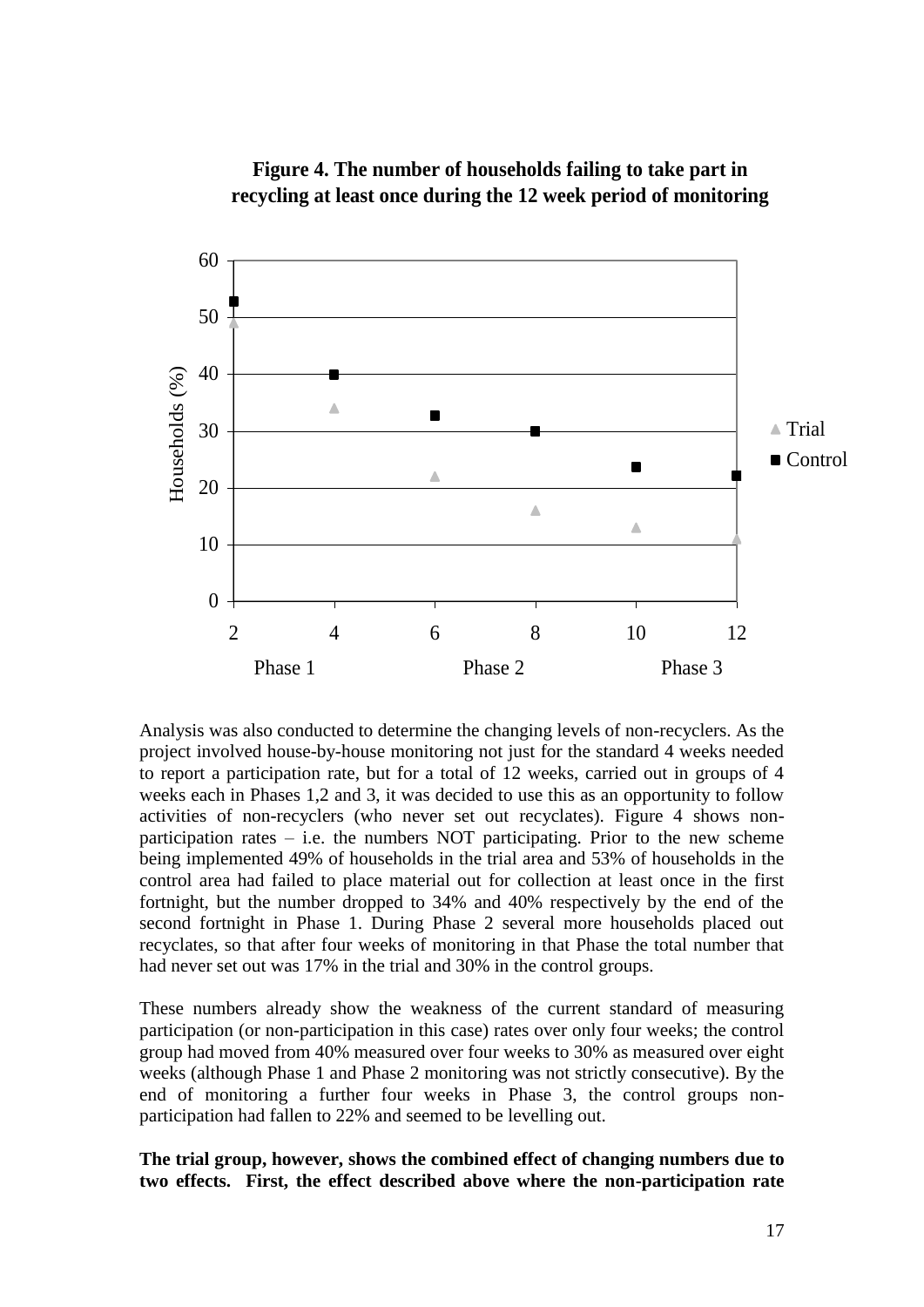**decreases simply because it is measured over a longer period, until it stabilises. Secondly, an increase in participation due to actual increased recycling.** Across the entire 12 weeks of monitoring their non-participation dropped from 49% to 11% a significantly bigger change to the control's drop from 53% to 22%.

#### *7.3 Trends in material recycling*

Throughout the three Phases of monitoring participation levels in cans and plastic recycling was greater than that in paper recycling - this was the case in both the control and trial areas (see Figure 5). However, despite more households participating in can and plastic recycling weight analysis shows that participating households placed out an average of 0.9 kg of cans and plastic compared to 6 kg of newspaper and magazines.



**Figure 5. Set out rates for dry recyclables over the 12 week period**

#### *7.4 Excess waste (see Table 6)*

In Phase 1 12% of households placed out excess waste for collection in the trial area, whereas some 7% placed out extra materials in the control area. Following the implementation of the scheme excess waste levels fell to 2% of households in the trial area compared to 11% in the control group. By Phase 3, it appeared that some households in the trial area were either struggling to cope with the scheme or reverting to their previous ways as levels of excess waste increased to 5%. In comparison 8% of households in the control group placed out extra material. These results indicated the need to reconsider whether the trial scheme needed to provide more capacity for recyclates, or whether householders needed further education on recycling and how to manage their waste.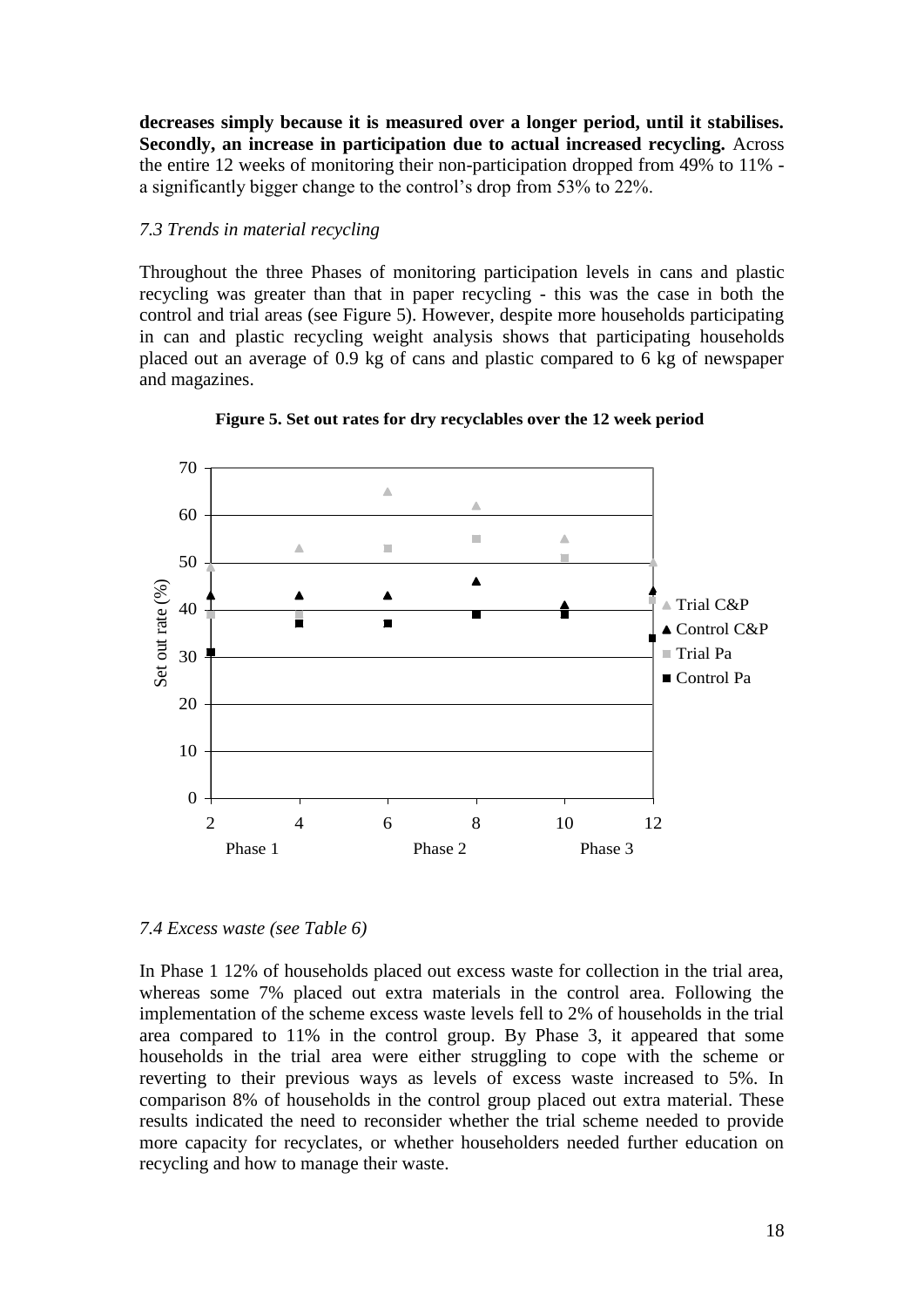#### *7.5 Increase in recycling rates (including garden waste)*

Weight data was collected from both the control and trial areas for the initial 16 weeks after the new scheme had been implemented. Whereas the control area recorded an average recycling rate of 12%, the trial area attained 52%. The highest recorded recycling rate in the trial area was 62% in the first fortnight period of collection whilst the lowest was 48% in the third fortnight period (see Figure 6).



**Figure 6. Recycling rates recorded over initial 16 weeks of collection**

#### *7.6 Garden waste (see Table 7)*

Four hundred and seventy households were provided with a wheeled bin for garden waste and cardboard. In Phase 2, set out rates of 74% and 73% were recorded. By Phase 3 set out had reduced to 59% and 50% (see Table 7). This equates to an 86% participation rate for garden waste in Phase 2 with a drop off to 72% in Phase 3. When including garden waste in the overall participation figure for the area, participation increases to 92% in Phase 2 and 84% in Phase 3, an increase of 8% in both Phases. Garden waste was the most common material set out in Phase 2. By Phase 3 set out had reduced to a similar level to that of cans and plastic.

#### **8. Discussion**

The first and most important finding has been the apparent success of the trial in meeting the principle aim of increasing the recycling rate. Following the implementation of the new scheme in the trial area higher levels of set out, participation and recycling were recorded than that experienced in the previous scheme and also in the control area. For the initial 16 weeks of collection, an average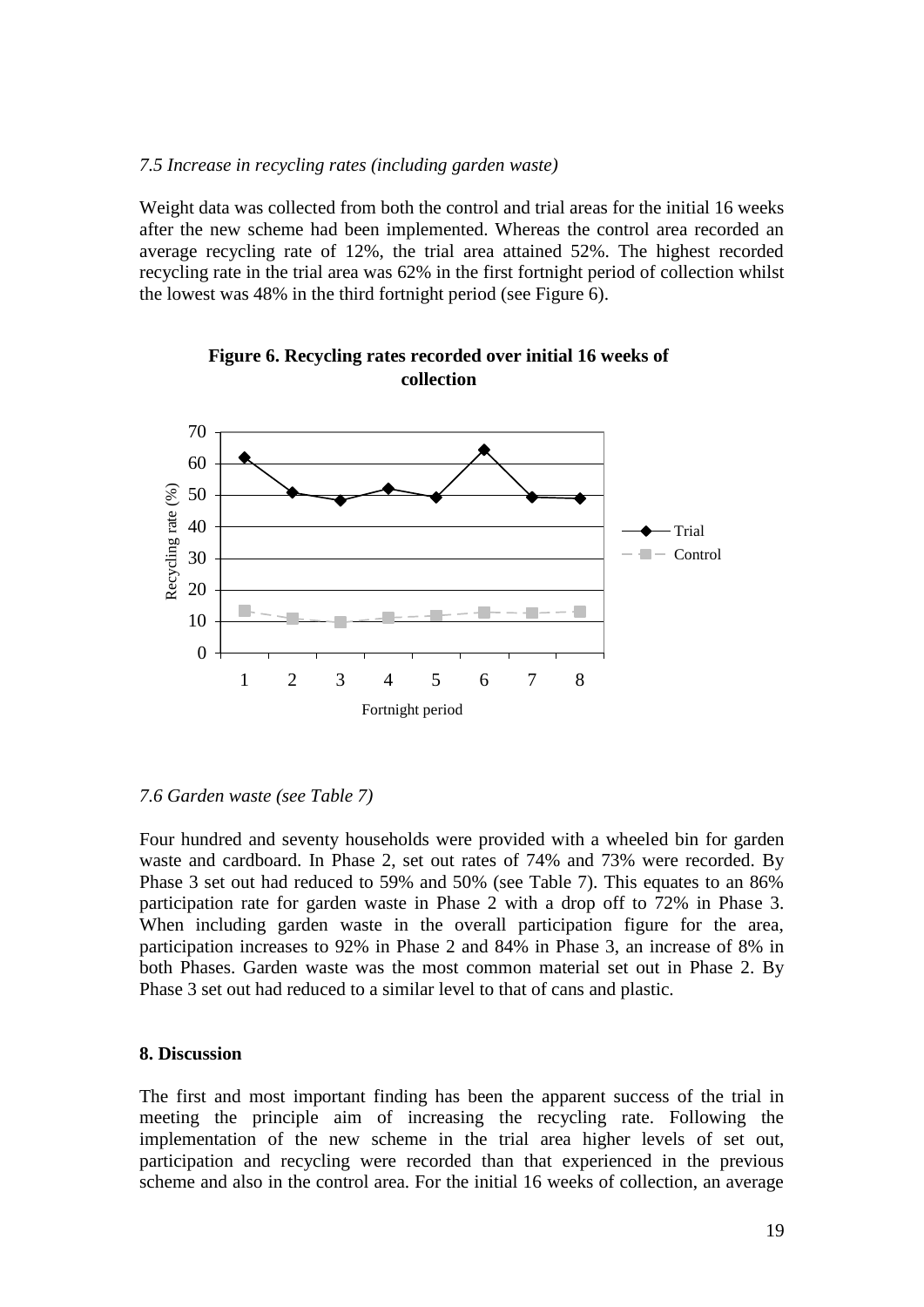recycling rate of 52% was recorded in the trial area compared with 12% in the control area. There are several potential contributing factors for these changes in trends.

The first factor was the careful planning of the scheme. The system was specifically designed for the requirements of Horsham District based on established, successful ideas in operation elsewhere. The system intended to maximise the potential of the waste stream by capturing materials such as garden waste and cardboard, which were not previously being recycled. The scheme was also not overly ambitious; it made use of the existing collection and sorting infrastructure and it only included materials for which there was a secure market.

The implementation of a fortnightly collection scheme meant that in order for households to manage their waste effectively they had to recycle. This change may have had several impacts. For example, previous non-recyclers may have started to make use of the recycling facilities on offer whilst existing recyclers may have started to place more materials out for collection. Purchasing actions of residents may also have changed so that they brought products with less packaging or items packaged in materials that could have be recycled in the scheme. They may also have started to compost waste at home or delivered further materials to recycling centres (bring banks).

A strong emphasis was placed on education. As household waste was no longer to be collected on a weekly cycle the reason and justification for this change had to be effectively communicated to residents. Care was taken to visit each household included on the new scheme so that the dynamics could be explained and residents could ask questions. Residents were also given information packs that fully explained the logistics of the scheme. In addition a dedicated phone line was set up and a series of road shows were held thereby making dialogue between the Council and residents as accessible as possible.

Auditors carefully monitored the scheme and compiled details on individual households. If households failed to comply with the scheme, Council officers visited to find out why and a resolution sought. A flexible and reasonable approach was taken, for example if households containing large families could prove that they were recycling but they still could not manage their waste effectively then they were supplied with a further bin.

The combination of careful planning, education and auditing led to the scheme achieving its aim. However, by the third Phase of monitoring conducted 3 months following the new scheme being implemented it appeared that some of the households started to revert to their previous habits. For example, participation began to reduce and levels of excess waste began to increase. This trend was expected, as when a recycling scheme starts the dynamics of the scheme are fresh in the residents mind and therefore they place material out for collection. But several months on they may participate less which is sometimes referred to as *recycling decay*. Coggins (1994) cited that reasons for drop off in participation include operational problems, household mobility, irregular updating or limited reinforcement of publicity materials. Therefore it is imperative for households to receive innovative and on going publicity, which reinforces the need for constant education and publicity. Despite this drop off, levels of participation recorded in the trial area were consistently higher than they were in the area prior to the commencement of the new scheme and they remained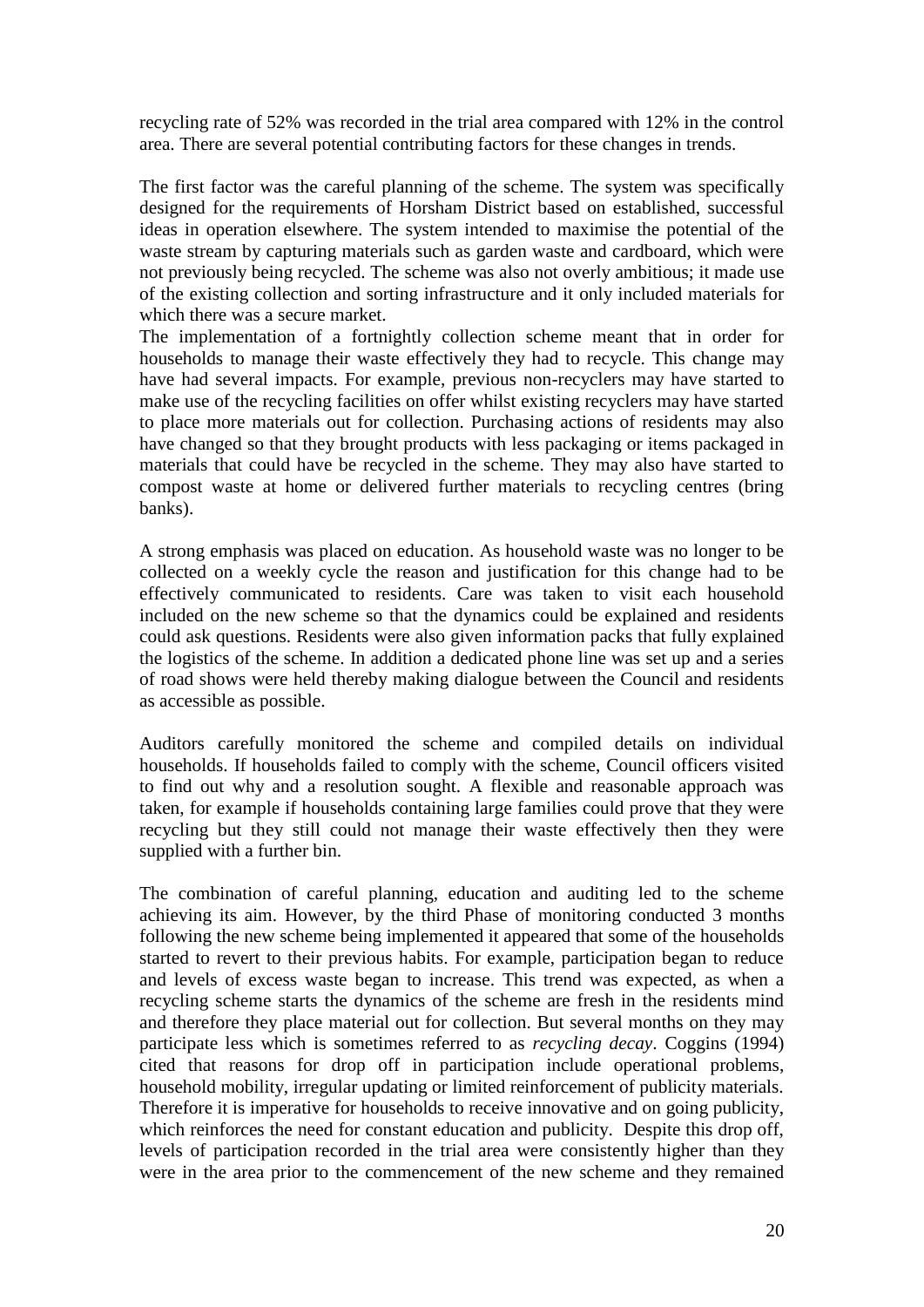higher than levels in the control area. Moreover, it is interesting to note that despite a drop off in participation the recycling rate remained consistent. This perhaps supports the view that a high participation rate does not necessarily equate to a high recycling rate (Wang, 1997).

Results show that more households set out cans and plastic from recycling than newspaper. There maybe several reasons for this. Cans and plastic take up more space in the dustbin and therefore they are an obvious material to recycle. Moreover, most households will have cans and plastic in their waste stream through food packaging. Newspapers and magazines take up less space and some households may not purchase those items. Newspapers and magazines can be used elsewhere: they maybe passed on for others to read, magazines maybe sold to second hand shops, they might be used in rabbit hutches and alike or when decorating. Some households also store newspapers and take them to bring bank facilities, particularly as sometimes these are affiliated with charities.

The high recycling rate was somewhat surprising as data from the waste analysis suggests that the scheme would only be handling 35% of the waste stream (13%) already being collected and 22% additional material). It is likely that residents that previously delivered garden waste to the Civic Amenity site were now making use of the kerbside scheme. Moreover, whilst the results of the scheme appear to suggest that it has been successful in increasing recycling rates it does not take into account the full actions of residents. For example residents that were struggling to manage their waste may deliver excess waste to Civic Amenity sites and place material in the bin of neighbours.

# **9. Further work**

The results suggest that the new scheme was successful in increasing levels of participation in recycling whilst also raising the recycling rate. However, as indicated in Phase 3 of analysis levels of participation were beginning to reduce. Future monitoring should be undertaken to assess how levels in participation continue to change.

It is important to gain feedback from residents in regards to how they were managing to cope with the scheme and how the system could be improved. Future research will look into the opinions of residents, question how their recycling activity has changed and gain information on the role of incentives. Moreover the research suggests that garden waste that would have previously entered the Civic Amenity waste stream was being diverted to the garden waste kerbside collection. Further research will investigate the impact that kerbside collection of garden waste can have upon waste flows into Civic Amenity sites and also home composting.

# **10. Conclusion**

Local authorities throughout the UK are revising their recycling strategies as they attempt to meet challenging legislative targets. An important part of this process is the implementation of kerbside recycling schemes. This paper has shown the process of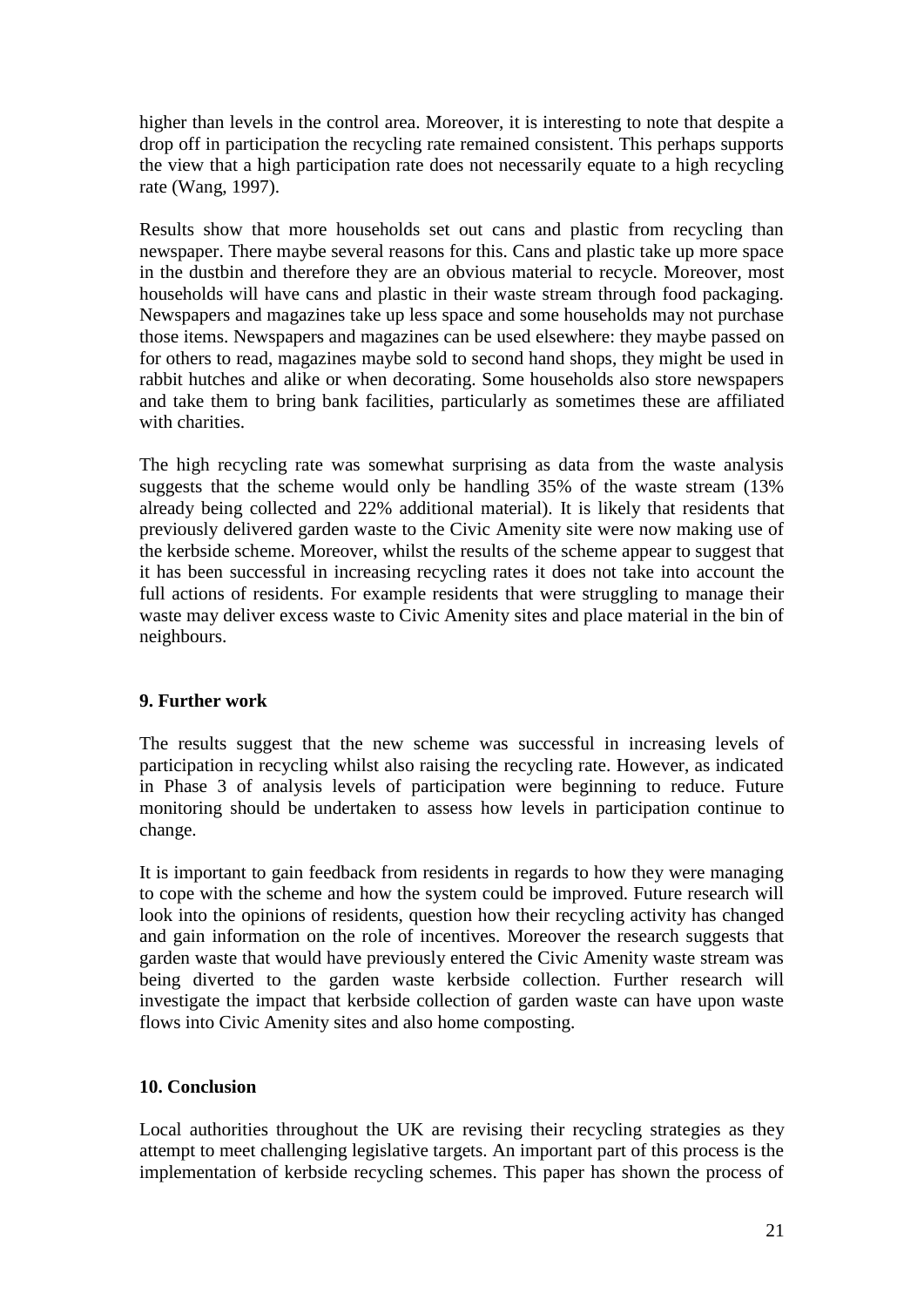one authority as it attempts to double it recycling rate from a base of 13%. Through revising the existing kerbside service on offer and integrating elements of successful schemes operating elsewhere a new scheme was developed and trialled that obtained an increase in setout, participation, and recycling rates. Furthermore, previous nonrecyclers started to use the scheme. Reasons for these changes may include the careful planning of the scheme, the emphasis on education and the detailed auditing undertaken.

#### **Acknowledgements**

The authors acknowledge the residents of Horsham and Horsham District Council in assisting in the completion of this research.

#### **References**

Andress, C. 1990. Innovative funding for recycling programmes. Biocycle, August 1990: 50-53.

Belton, B., Crowe, D., Matthews, R. and Scott, S. 1994. A survey of public attitudes to recycling in Glasgow (U.K.). Waste Management & Research, 12: 351-367.

Bench, M. L., Woodard, R. and Harder, M. K. 2003. Household Waste Recycling Sites: waste material composition by weight with a view to facility optimisation. Chartered Institute of Wastes Management, 4, 2: 2-8.

CACI (2002) ACORN the complete consumer classification

Coggins, C. 1994. Who is the recycler ? Journal of Waste Management & Resource Recovery., 1, 2: 69-75.

Daneshvary, D., Daneshvary, R. and Schwer, K. 1998. Solid-waste recycling behaviour and support for curbside textile recycling. Environment and Behaviour., 30, 2: 144-159

DEFRA. 2002a. Municipal Waste Management Survey 2000/1. HMSO, London, UK.

DEFRA. 2002b. Foot and Mouth Disease 2001: Lessons to be Learned Inquiry Report. HMSO, London, UK.

DEFRA. 2003. Municipal Waste Management Survey 2001/2. HMSO, London, UK.

DETR. 1999. Monitoring and evaluating recycling, composting and recovery programmes. HMSO, London, UK.

DETR. 2000. Waste Strategy 2000. HMSO, London, UK.

DETR. 2001. Guidance on municipal waste strategies. HMSO, London, UK.

DoE. 1990. The Environmental Protection Act. HMSO, London, UK.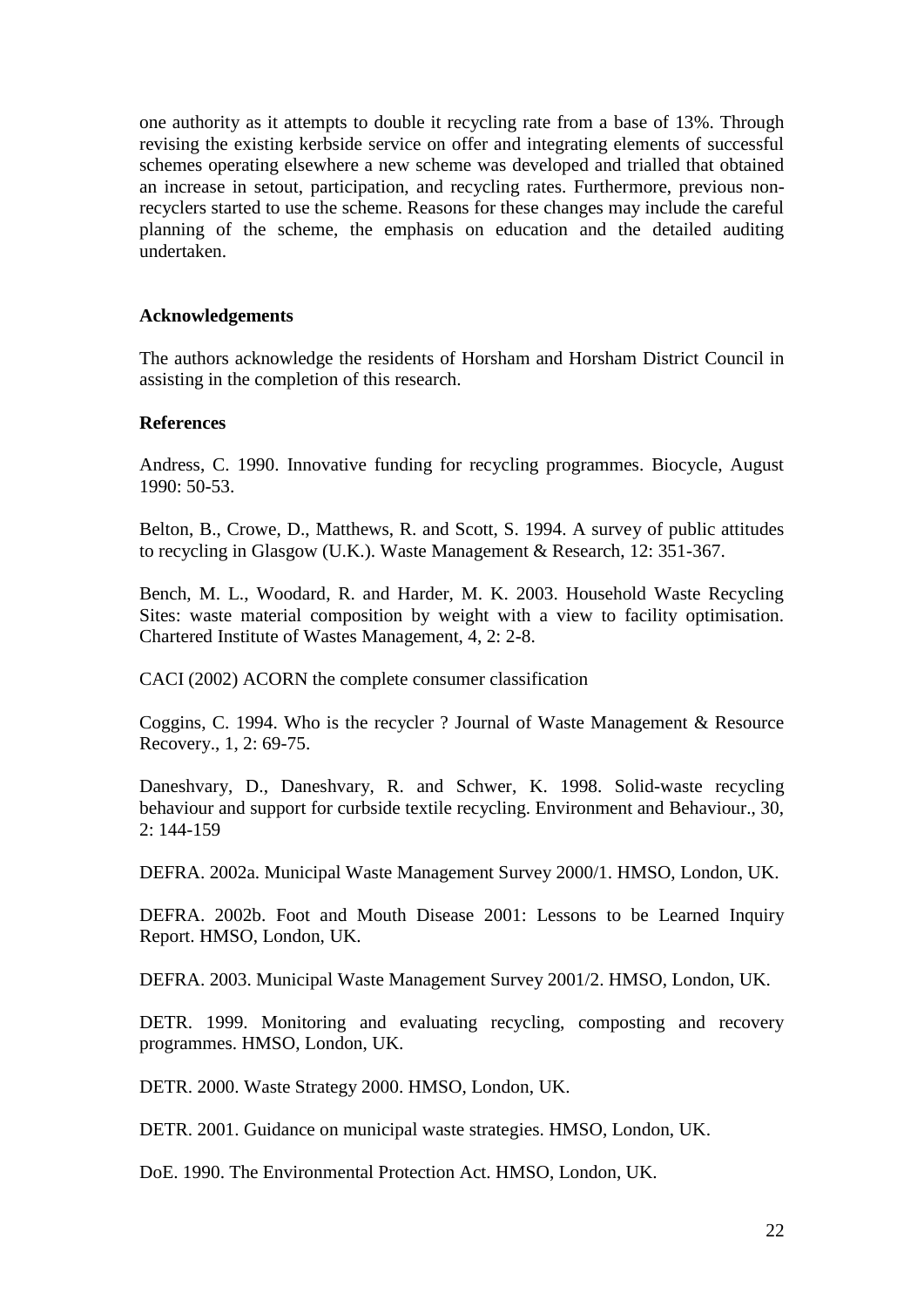DoE. 1994. The Technical Aspects of Controlled Waste Management-Research Report, The National Household Waste Analysis Project-Phase 2 Report on further Composition and Weight Data. Report no. CWM 086/94. HMSO, London, UK.

DoE. 1995. Making Waste Work. A strategy for sustainable waste management in England & Wales. HMSO, London, UK.

De Young, R. 1990. Recycling as appropriate behaviour: a review of survey data from selected recycling education programs in Michigan. Resources, Conservation and Recycling., 3: 253-266.

Environment Agency. 2000. Strategic Waste Assessment: South East. Environment Agency, Bristol, UK.

Environment Council. 2000. The Stakeholders' Guide. Environment Council, London, UK.

European Environment Agency. 1999. Environment in the European Union at the turn of the century. European Environment Agency, Copenhagen, Denmark.

Everett, J. W. and Peirce. J. J. 1993. Curbside recycling in the USA: convenience and mandatory recycling. Waste Management & Research., 11: 49-61.

Folz, D. H. and Hazlett, J. M. 1991. Public participation and recycling performance: explaining program success. Public Administration Review, 51: 526-532.

Great Britain. 1990a. This Common Inheritance.1990. HMSO, London, UK.

Great Britain. 1990b. The Environmental Protection Act. HMSO, London, UK.

Harder, G., Knox, L. 1992. Implementing variable trash collection rates. Biocycle, April 1992: 66-69.

Jenkins, R. R., Salvador, M. A., Palmer, K. and Podolsky, M. J. 2003. The determinants of household recycling: a material-specific analysis of recycling program features and unit pricing. Journal of Environmental Economics and Management, 45, 294–318.

Kendall, M. 2001. Setting an example. Wastes Management, January 2001: 18-19.

Letsrecycle.com. 2003. Paper prices www.letsrecycle.com/paper/paper02.htm

Miller Associates. 1999. Project Integra Research, attitudes and behaviour. Report 1: Main Findings. Southampton, UK.

National Statistics. 2003. Census 2001. www.statistics.gov.uk/census2001/

Network Recycling. 2001. Horsham District Council Household Waste Composition Study March 2001. Network Recycling, Bristol, UK.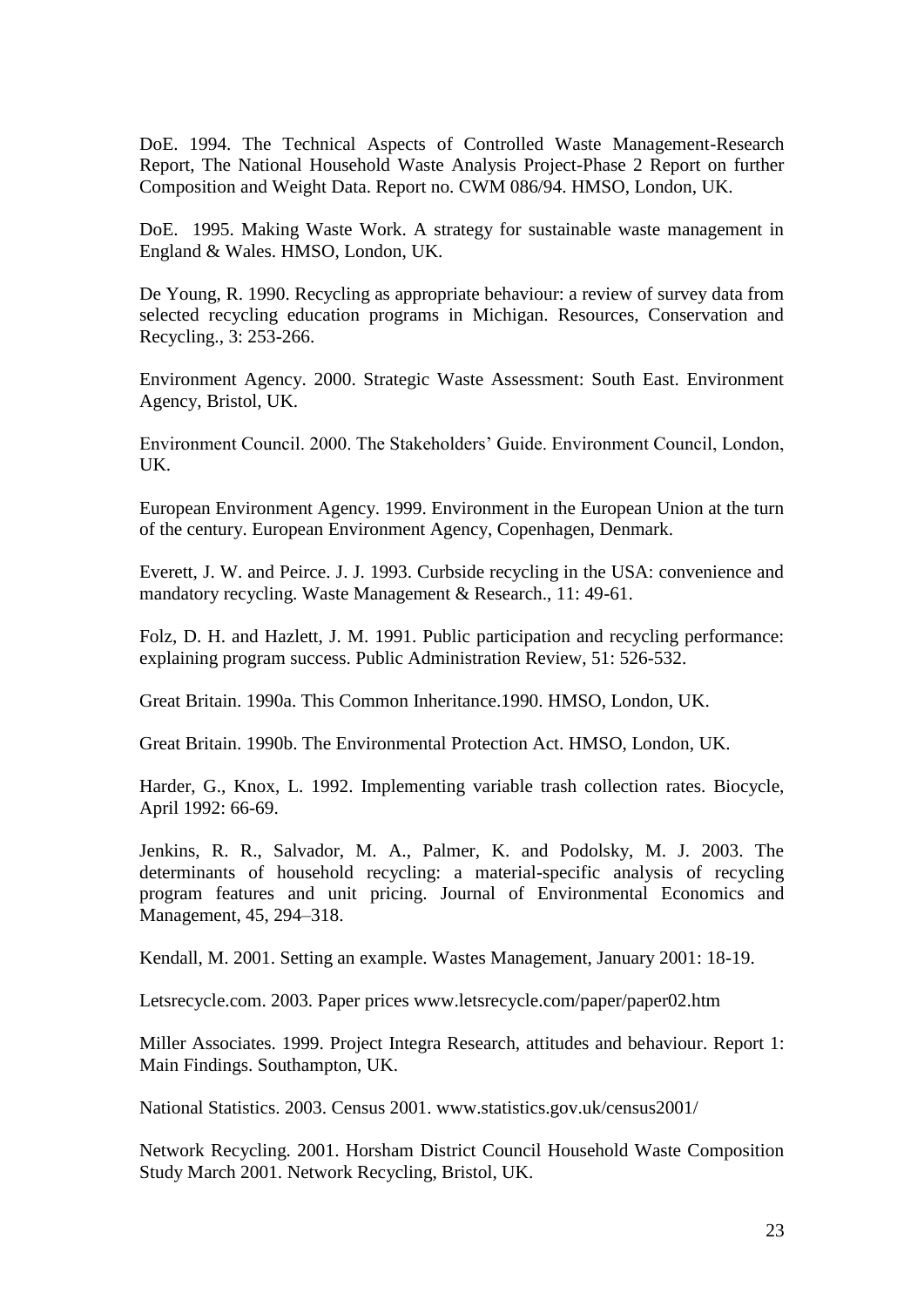Noehammer, H. C., Byer, P. H. 1997. Effect of design variables on participation in residential curbside recycling programs. Waste Management & Research, 15: 407- 427.

Parfitt, J. 2002. Analysis of household waste composition and factors driving waste increases. WRAP, Banbury, UK.

PaperChain. 2002. A guide to the quality requirements of recovered paper. PaperChain, Swindon, UK.

Platt, B., Docherty, C., Broughton, A. C., Morris, D. 1991. Beyond 40 percent: record setting recycling and composting Programs. Washington DC, USA.

Pocock, R. L. 1989. Multi-material recycling in Birmingham. MEL Wastes Research Report 89/06. Midland Environmental Ltd (MEL), Birmingham, UK.

Read, A. 1999. "A weekly doorstep recycling collection, I had no idea we could !" Overcoming the local barriers to participation. Resources, Conservation and Recycling., 26: 217-249

Redfearn. A., Docherty J. C. and Roberts R. D. 2000, Assessment of health effects associated with landfills. IWM Scientific & Technical Review, April 2000: 14-28

Herridge, B. 2001. Public Education and Kerbside Recycling in the UK. University of Kingston, London, May 2001.

Salvation Army Trading Company Limited. 2002. www.tecweb.com/sa/

Strategy Unit. 2002. Waste Not, Want Not – A strategy for tackling the waste problem in England. Strategy Unit, London, UK.

Wang, F. S., Richardson, A. J. and Roddick, F. A. 1997. Relationships between setout rate, participation rate and set-out quantity in recycling programs. Resources, Conservation and Recycling, 20: 1-17.

Waste Watch. 1999. Diverting Messages. Waste Watch, London, UK.

WERG. 2002. Monitoring of the Paperchasers Recycling Scheme, A report by WERG on behalf of Brighton & Hove City Council. WERG, Brighton, UK.

WERG. 2001. Monitoring of CHEERS Recycling Programme, A report for Crawley Borough Council. WERG, Brighton, UK.

Williams I. D., and Kelly. J., 2003. Green waste collection and the public's recycling behaviour in the Borough of Wyre, England. Resources, Conservation and Recycling., 38, 2: 139-159.